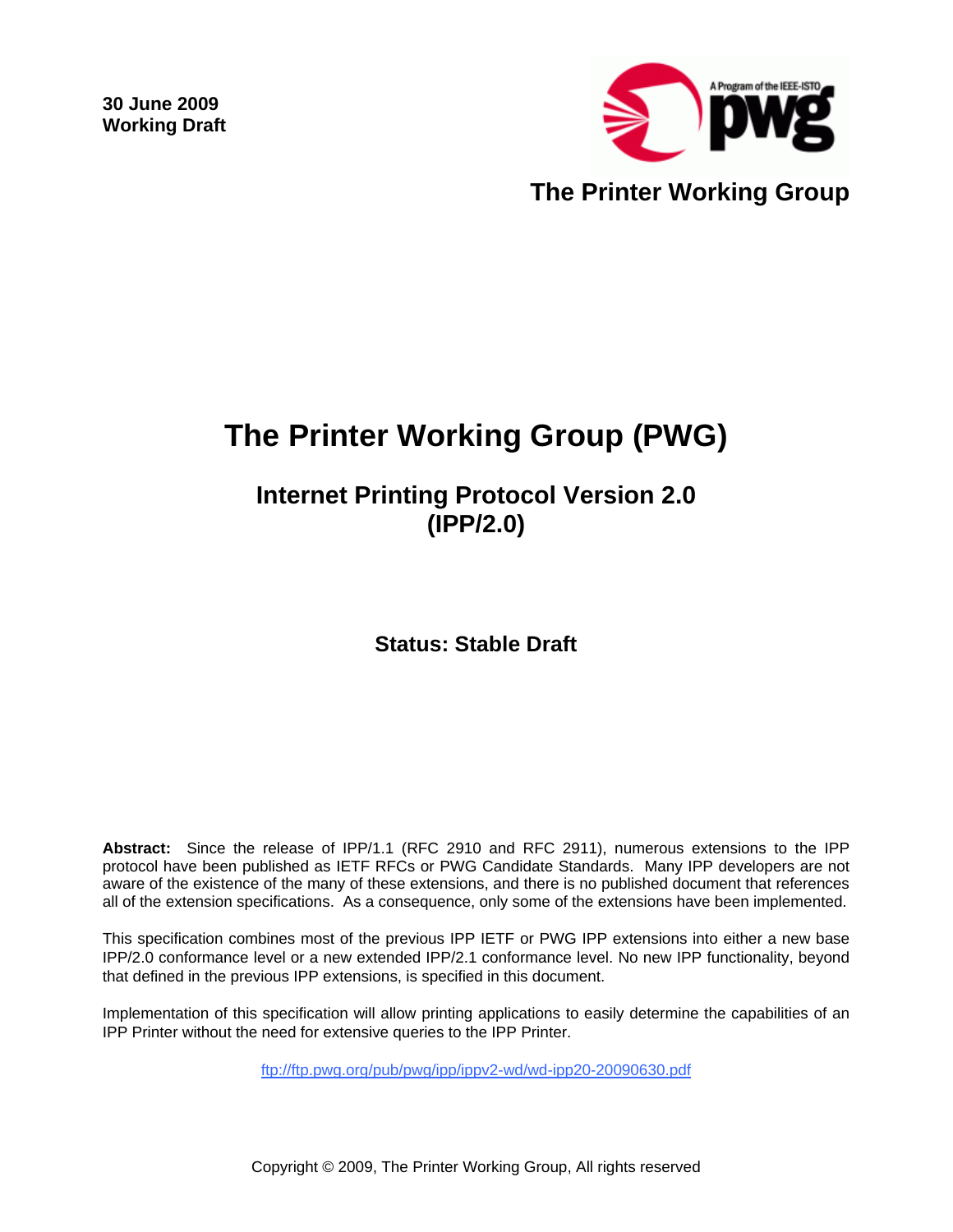#### **Copyright (C) 2009, The Printer Working Group. All rights reserved.**

This document may be copied and furnished to others, and derivative works that comment on, or otherwise explain it or assist in its implementation may be prepared, copied, published and distributed, in whole or in part, without restriction of any kind, provided that the above copyright notice, this paragraph and the title of the Document as referenced below are included on all such copies and derivative works. However, this document itself may not be modified in any way, such as by removing the copyright notice or references to the IEEE-ISTO and the Printer Working Group, a program of the IEEE-ISTO.

Title: Internet Printing Protocol Version 2.0

The IEEE-ISTO and the Printer Working Group DISCLAIM ANY AND ALL WARRANTIES, WHETHER EXPRESS OR IMPLIED INCLUDING (WITHOUT LIMITATION) ANY IMPLIED WARRANTIES OF MERCHANTABILITY OR FITNESS FOR A PARTICULAR PURPOSE.

The Printer Working Group, a program of the IEEE-ISTO, reserves the right to make changes to the document without further notice. The document may be updated, replaced or made obsolete by other documents at any time.

The IEEE-ISTO takes no position regarding the validity or scope of any intellectual property or other rights that might be claimed to pertain to the implementation or use of the technology described in this document or the extent to which any license under such rights might or might not be available; neither does it represent that it has made any effort to identify any such rights.

The IEEE-ISTO invites any interested party to bring to its attention any copyrights, patents, or patent applications, or other proprietary rights which may cover technology that may be required to implement the contents of this document. The IEEE-ISTO and its programs shall not be responsible for identifying patents for which a license may be required by a document and/or IEEE-ISTO Industry Group Standard or for conducting inquiries into the legal validity or scope of those patents that are brought to its attention. Inquiries may be submitted to the IEEE-ISTO by e-mail at:

ieee-isto@ieee.org.

The Printer Working Group acknowledges that the IEEE-ISTO (acting itself or through its designees) is, and shall at all times, be the sole entity that may authorize the use of certification marks, trademarks, or other special designations to indicate compliance with these materials.

Use of this document is wholly voluntary. The existence of this document does not imply that there are no other ways to produce, test, measure, purchase, market, or provide other goods and services related to its scope.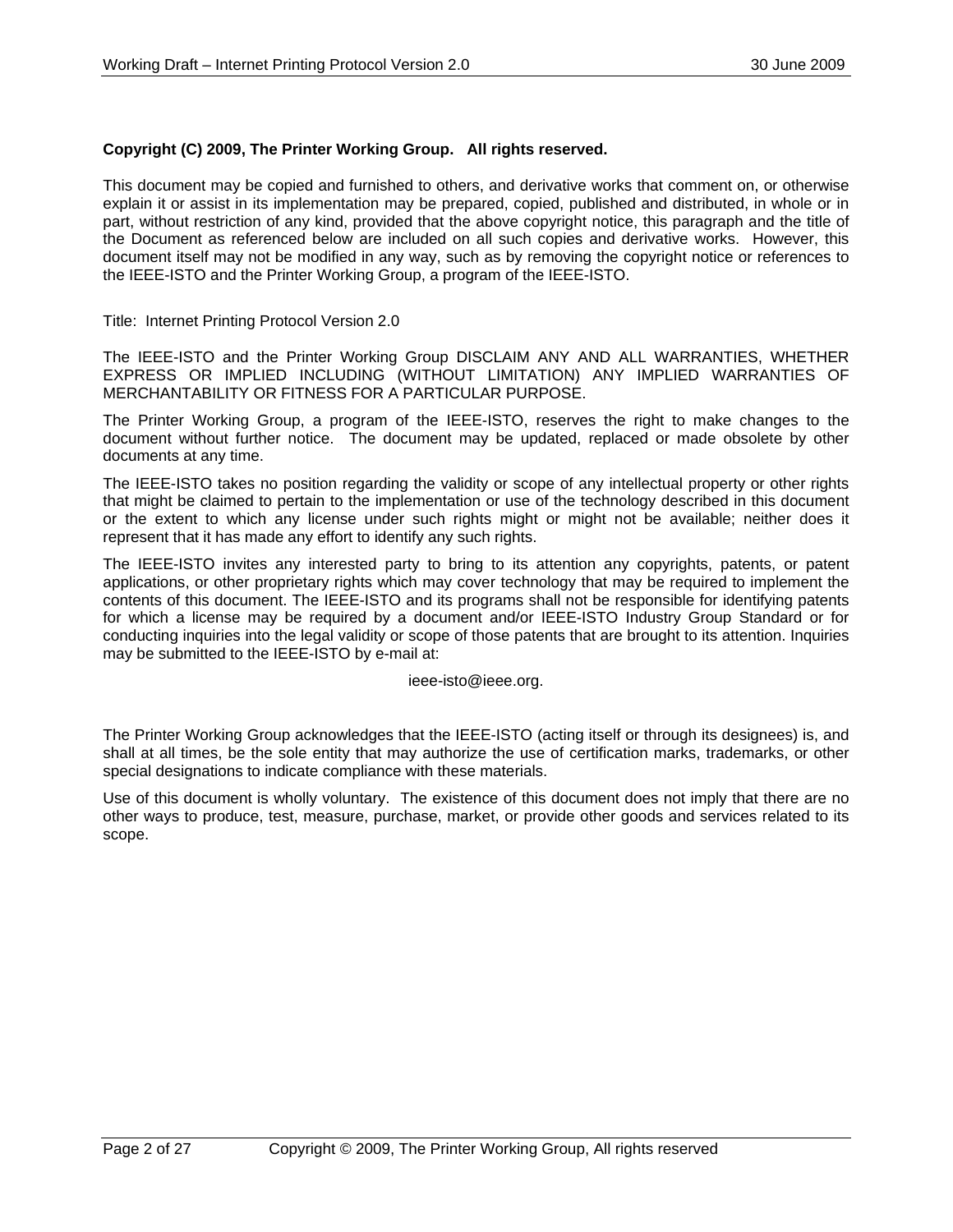#### **About the IEEE-ISTO**

The IEEE-ISTO is a not-for-profit corporation offering industry groups an innovative and flexible operational forum and support services. The IEEE-ISTO provides a forum not only to develop standards, but also to facilitate activities that support the implementation and acceptance of standards in the marketplace. The organization is affiliated with the IEEE (http://www.ieee.org/) and the IEEE Standards Association (http://standards.ieee.org/).

For additional information regarding the IEEE-ISTO and its industry programs visit http://www.ieee-isto.org.

#### **About the IEEE-ISTO PWG**

The Printer Working Group (or PWG) is a Program of the IEEE Industry Standards and Technology Organization (ISTO) with member organizations including printer manufacturers, print server developers, operating system providers, network operating systems providers, network connectivity vendors, and print management application developers. The group is chartered to make printers and the applications and operating systems supporting them work together better. All references to the PWG in this document implicitly mean "The Printer Working Group, a Program of the IEEE ISTO." In order to meet this objective, the PWG will document the results of their work as open standards that define print related protocols, interfaces, procedures and conventions. Printer manufacturers and vendors of printer related software will benefit from the interoperability provided by voluntary conformance to these standards.

In general, a PWG standard is a specification that is stable, well understood, and is technically competent, has multiple, independent and interoperable implementations with substantial operational experience, and enjoys significant public support.

For additional information regarding the Printer Working Group visit: http://www.pwg.org

#### **Contact information:**

The Printer Working Group c/o The IEEE Industry Standards and Technology Organization 445 Hoes Lane Piscataway, NJ 08854 USA

IPP Web Page:

http://www.pwg.org/ipp/

IPP Mailing List:

ipp@pwg.org

Instructions for subscribing to the IPP mailing list can be found at the following link: http://www.pwg.org/mailhelp.html

Implementers of this specification are encouraged to join the IPP Mailing List in order to participate in any discussions of the specification. Suggested additions, changes, or clarification to this specification, should be sent to the IPP Mailing list for consideration.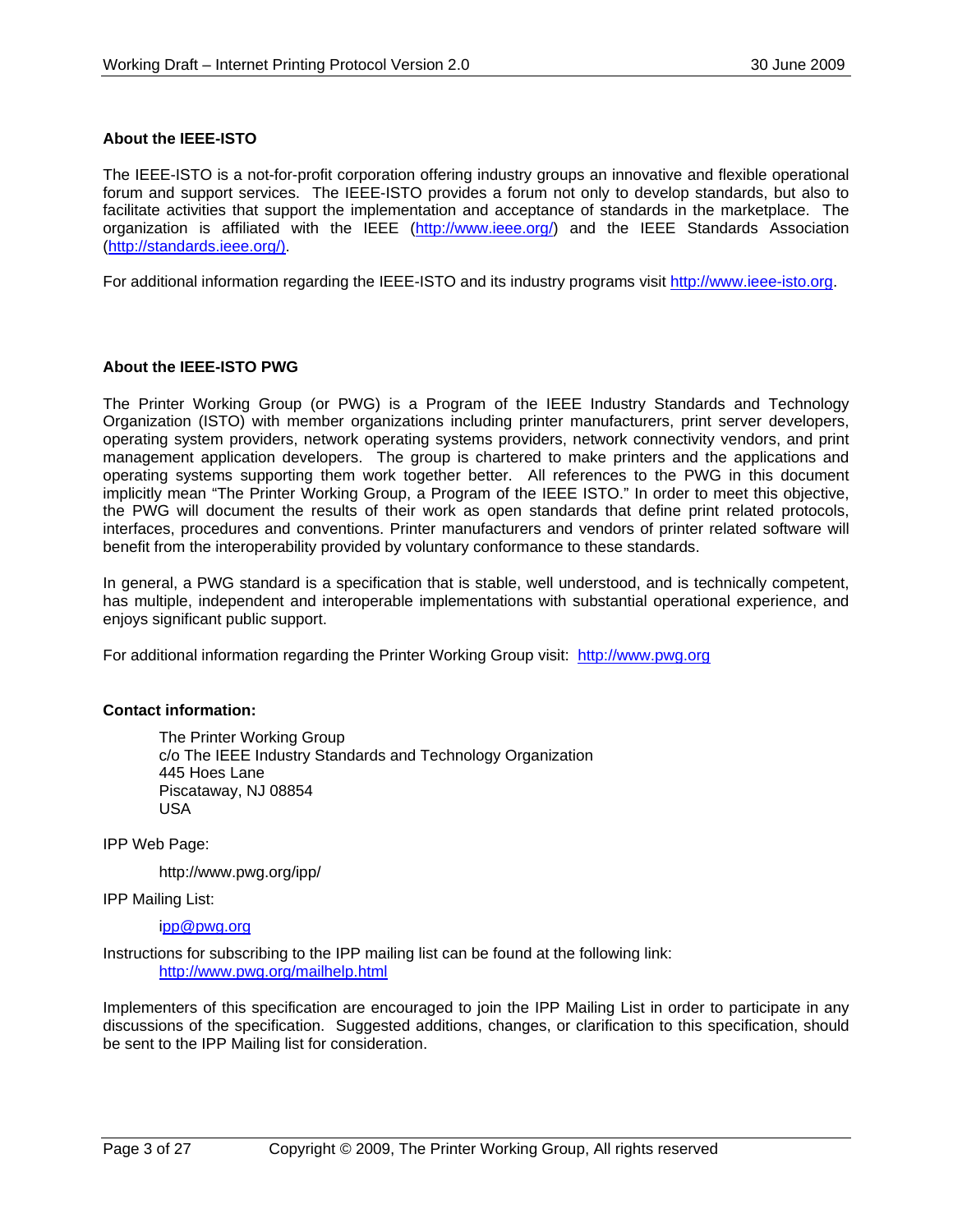## **Table of Contents**

## **List of Tables**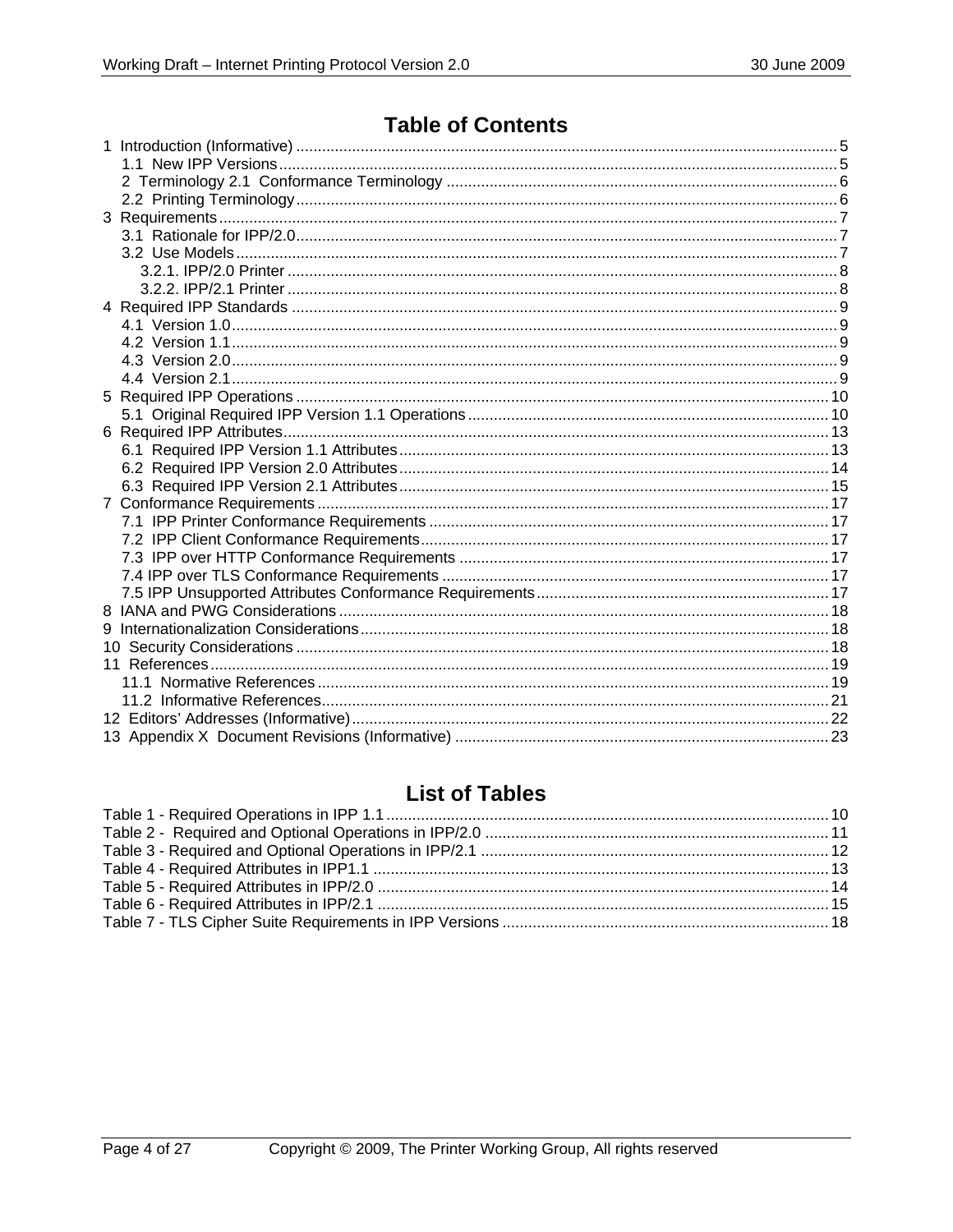## **1 Introduction (Informative)**

The original IPP/1.0 protocol specifications, [RFC2565] and [RFC 2566], were published by the IETF in April 1999.The subsequent IPP/1.1 protocol specifications, [RFC2910] and [RFC2911], were published by the IETF in September 2000.Since the publication of IPP/1.1, numerous IETF or PWG IPP extension specifications have been approved and published.

#### **1.1 New IPP Versions**

The purpose of this document is to provide a single reference to most of the existing IETF or PWG IPP extension specifications and to define new IPP versions that provide simple statements of the capabilities of an IPP Printer.

In sections 5 and 6, this document defines the new IPP/2.0 and IPP/2.1 conformance levels. Below is a brief informal description of the targeted printing environments:

**IPP/2.0** – This IPP conformance level is targeted to an environment where a small number of users are typically physically located close to the device and the device is typically managed by the local users. The device is typically a low speed IPP/2.0 Printer with a limited feature set tailored to the requirements of a small group of users. Routine maintenance, such as loading paper and clearing paper jams, is usually performed by the current user. The configuration of the IPP/2.0 Printer for special jobs, such as the need for a unique paper size or color, is also handled by the user requiring the changed configuration.

**IPP/2.1** – This IPP conformance level is targeted to an environment with more users and devices with higher speed and duty cycle ratings than IPP/2.0 Printers, but the primary difference is in the supported features, physical location, and maintenance of the device. A IPP/2.1 Printer is typically located in a central location with most users not very close physically. An End User's access to the IPP/2.1 Printer may be limited and maintenance is typically performed by assigned, trained personnel. Features such as paper size and type are typically fixed by site policies and are not easily modified for special use.IPP/2.1 Printers often have more post-processing features (such as punching, folding, stapling, etc.) than IPP/2.0 Printers.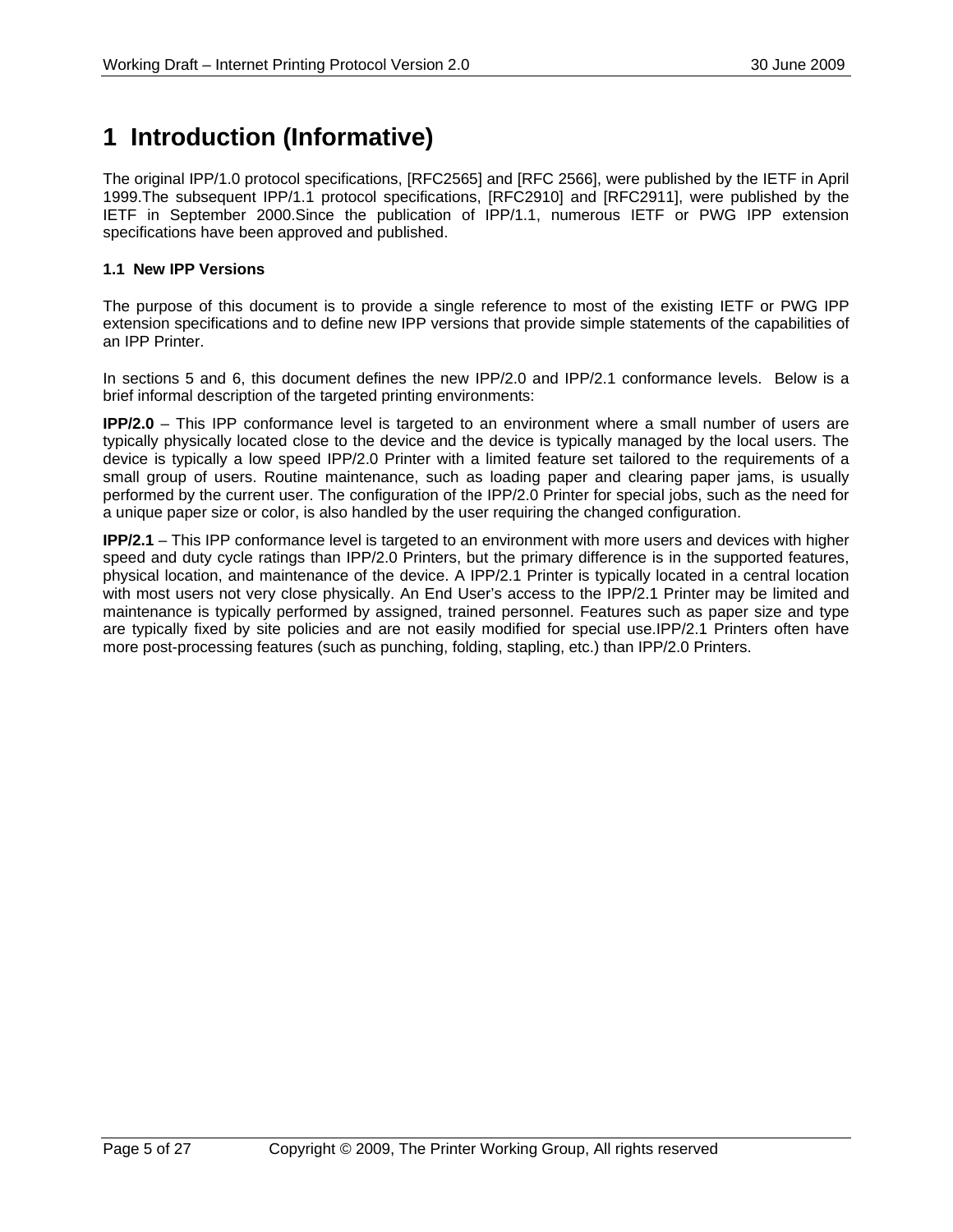### **2 Terminology 2.1 Conformance Terminology**

The key words "MUST", "MUST NOT", "REQUIRED", "SHOULD", "SHOULD NOT", "RECOMMENDED", "MAY", and "OPTIONAL" in this document are to be interpreted as defined in [RFC2119].

### **2.2 Printing Terminology**

Normative definitions and semantics of printing terms are imported from IETF Printer MIB v2 [RFC3805], IETF Finisher MIB [RFC3806], and IETF IPP/1.1 [RFC2911].

This document also defines the following protocol roles in order to specify unambiguous conformance requirements:

IPP Client - Initiator of outgoing IPP session requests and sender of outgoing IPP operation requests (HTTP/1.0 Client [RFC1957] / HTTP/1.1 Client [RFC2616]).

IPP Printer - Listener for incoming IPP session requests and receiver of incoming IPP operation requests (HTTP/1.0 Server [RFC1957] / HTTP/1.1 Server [RFC2616]).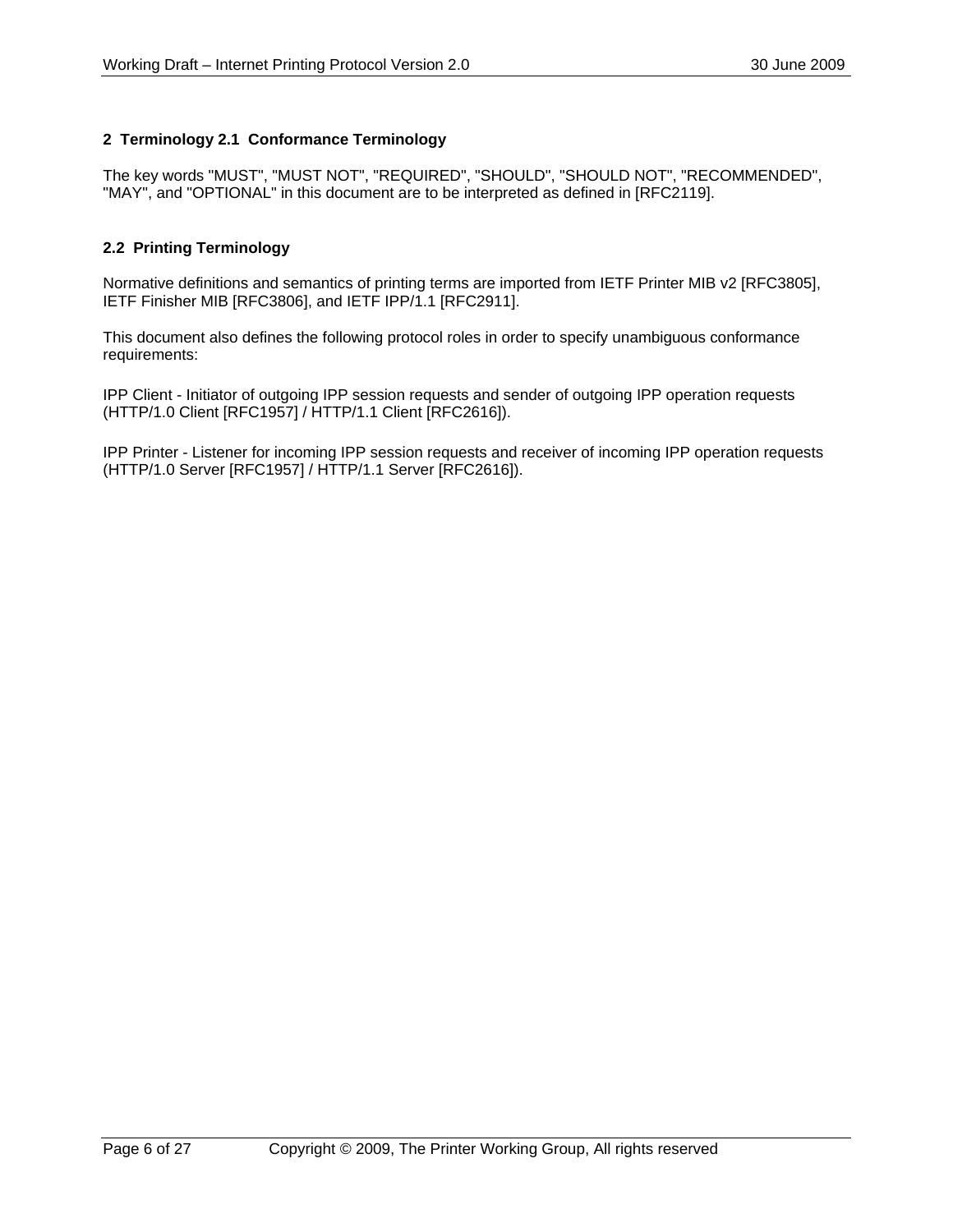## **3 Requirements**

Per the PWG Process, this section specifies the formal rationale for developing an IPP/2.0 specification, based on existing printing industry standards. This section also describes simple use models for IPP/2.0 and IPP/2.1 environments.

### **3.1 Rationale for IPP/2.0**

The Printer MIB v2 [RFC3805] and Port Monitor MIB [PWG5107.1] define:

- (a) Model of Print Devices
- (b) Operations for Print Devices
	- prtGeneralReset
	- prtConsoleDisable
- (c) Groups of simple attributes for Print Devices
	- prtInputTable --> prtInputName
	- ppmPortTable --> ppmPortServiceNameOrURI
- (d) Conformance requirements for implementations of Printer MIB v2 and Port Monitor MIB

The IPP/1.1 Model and Semantics [RFC2911] defines:

- (a) Model of Print Services, Print Devices, and Print Jobs
- (b) Operations for Print Services and Print Jobs
	- Pause-Printer
	- Print-Job
- (c) Attributes for Print Services and Print Jobs
	- printer-location
	- job-id
- (d) Conformance requirements for implementations of IPP/1.1

The IPP/1.1 Encoding and Transport [RFC2910] defines:

- (a) Protocol Bindings for IPP/1.1
	- HTTP with optional upgrade to TLS
- (b) Mappings of operations for Print Services and Print Jobs.
- (c) Conformance requirements for implementations of IPP/1.1

Later IETF and PWG standards-track specifications defined numerous IPP/1.1 extensions including:

- (a) New operations • Set-Printer-Attributes [RFC3380]
- Resume-Job [RFC3998]
- (b) New attribute syntaxes
- collection [RFC3382]
- (c) New objects
	- Subscription [RFC3995]

Therefore an IPP/2.0 specification should:

- (a) Standardize profiles of the IPP/1.1 extensions for advanced printing functionality and reliable interoperability
- (b) Encourage adoption of modern IPP-based printing infrastructures
- (c) Discourage the further proliferation of vendor proprietary IPP operations and attributes that damage IPP interoperability by duplicating IETF or PWG IPP standard operations and attributes

### **3.2 Use Models**

See the informal description of IPP/2.0 and IPP/2.1 printing environments in section 1.1.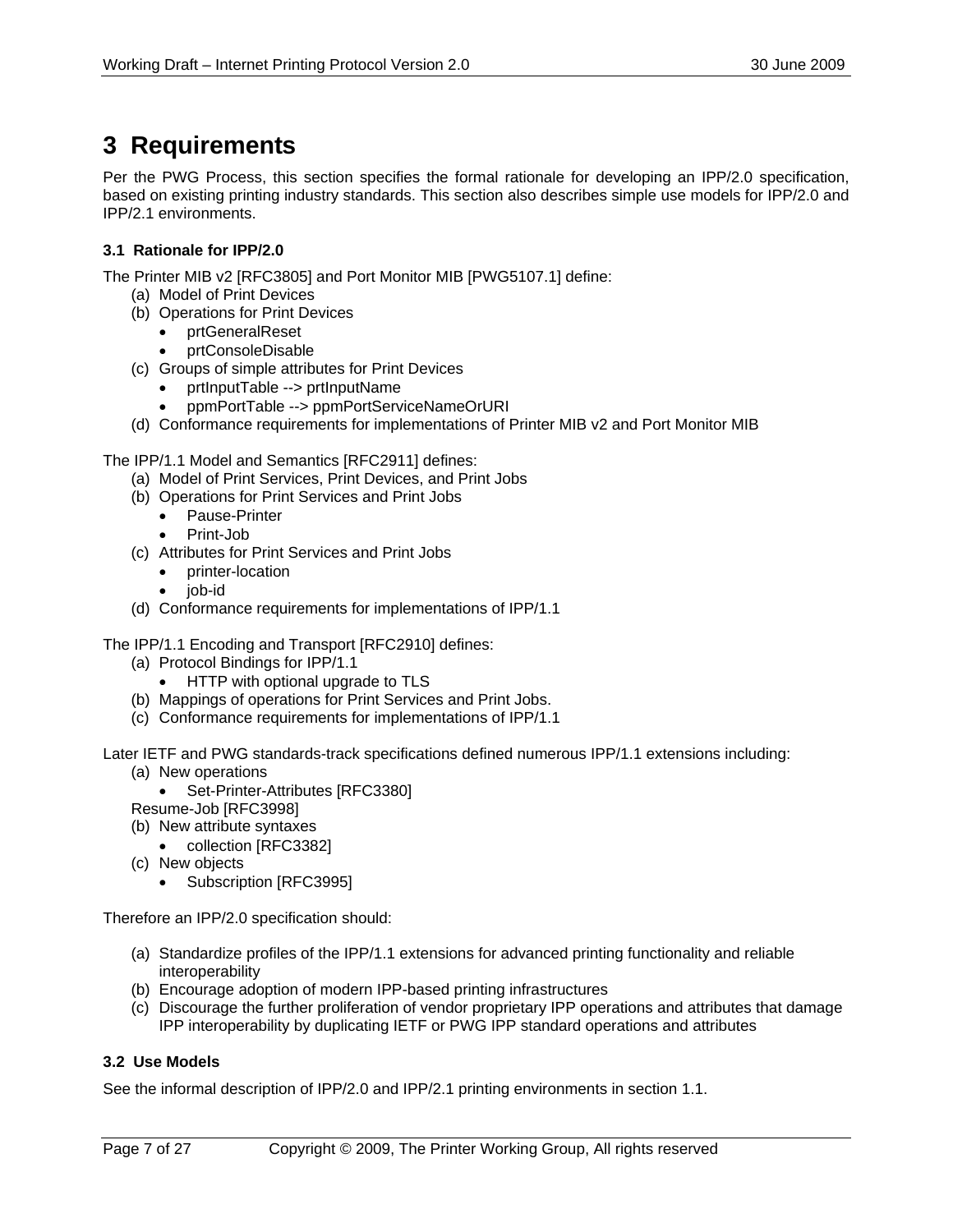#### **3.2.1. IPP/2.0 Printer**

Alice, Bob, and Charlie are graphic artists who share a printer down the hall. They all load paper when needed. Alice and Bob have convinced Charlie that he should load the toner cartridges. But they do use many paper sizes - they need PWG Media Standardized Names [PWG5101.1] used in the IPP 'media' attribute.

#### **3.2.2. IPP/2.1 Printer**

Joe and his colleagues send large documents to a printer in a building across the street in a 'glasshouse' with some web servers.

Both Joe and the operator Sue in the glasshouse manage lots of jobs - they need to hold and release jobs. Joe wants to keep track of his jobs - he needs to subscribe for job events.

Sue is expected to manage several printers - she needs to enable and disable printers (i.e., enable/disable accepting new jobs over input channels).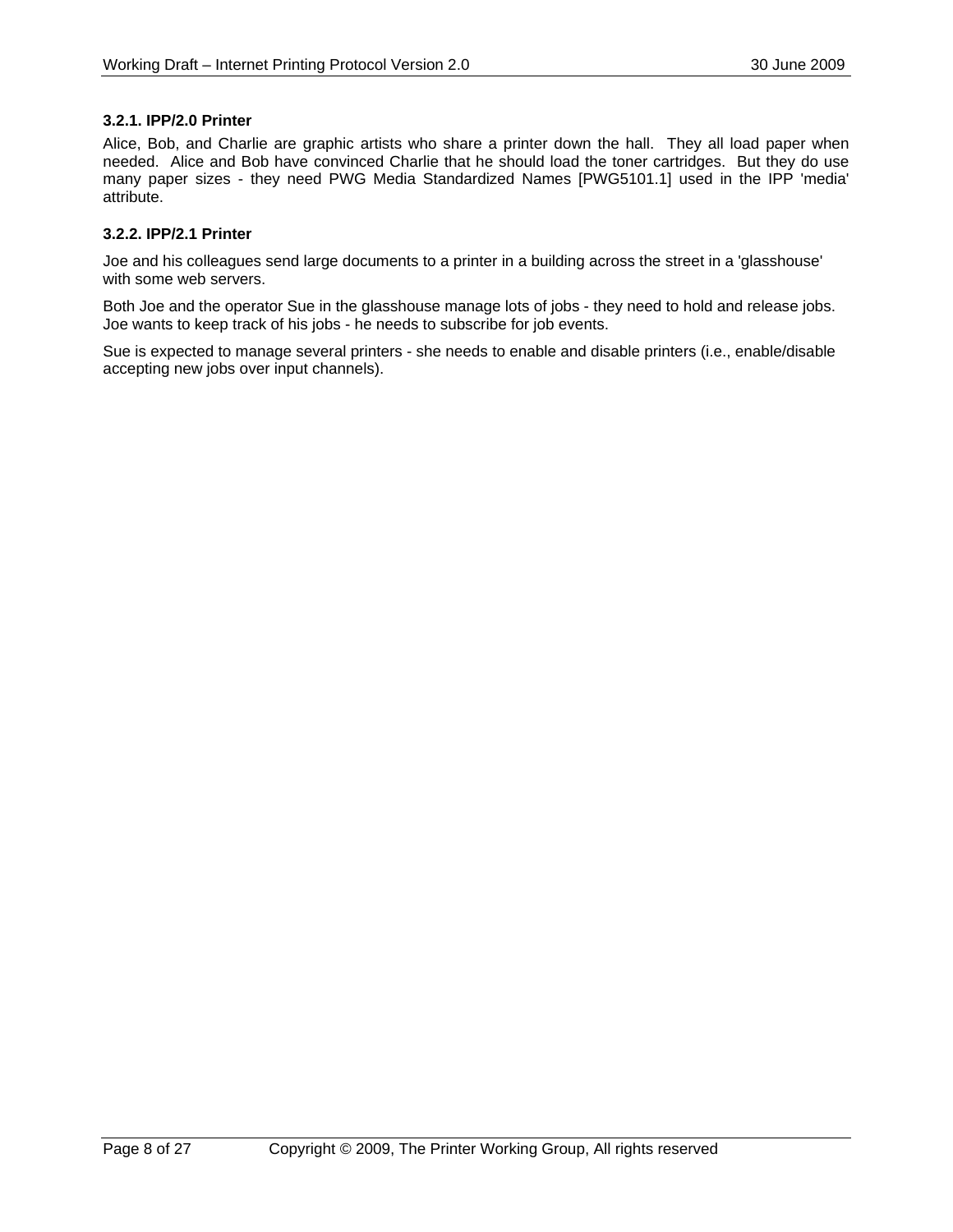## **4 Required IPP Standards**

This section specifies the IPP standards required at each IPP version level. Each IPP version level requires support for the complete required functionality of all lower versions (by intentional design).

#### **4.1 Version 1.0**

An IPP/1.0 Printer must support the following specifications.

[RFC2565] Internet Printing Protocol/1.0: Encoding and Transport

[RFC2566] Internet Printing Protocol/1.0: Model and Semantics

#### **4.2 Version 1.1**

The IPP/1.1 protocol specifications supersede and obsolete the IPP/1.0 protocol specifications. An IPP/1.1 Printer must support the following specifications.

[RFC2910] Internet Printing Protocol/1.1: Encoding and Transport

[RFC2911] Internet Printing Protocol/1.1: Model and Semantics

[RFC3510] Internet Printing Protocol: IPP URL Scheme

#### **4.3 Version 2.0**

An IPP/2.0 Printer MUST support the IPP specifications required for IPP/1.1 plus the following.

[PWG5100.1] Internet Printing Protocol: "finishings" attribute values extension

[PWG5100.2] Internet Printing Protocol: "output-bin" attribute extension

[PWG5101.1] PWG Standard for Media Size Names (for "media" attribute)

#### **4.4 Version 2.1**

An IPP/2.1 Printer MUST support the IPP specifications required for IPP/2.0 plus the following.

[RFC3380] Internet Printing Protocol: Job and Printer Set Operations

[RFC3381] Internet Printing Protocol: Job Progress Attributes

[RFC3382] The 'collection' Attribute Syntax (for "media-col" and other attributes)

[RFC3995] Internet Printing Protocol: Event Notifications and Subscriptions

[RFC3996] Internet Printing Protocol: The 'ippget' Delivery Method for Event Notifications

[RFC3998] Internet Printing Protocol: Job and Printer Administrative Operations

[PWG5100.3] Internet Printing Protocol: Production Printing Attributes – Set 1 (for "media-col" attributes only)

[PWG5100.7] Internet Printing Protocol: Job Extensions

[PWG5100.yy] Internet Printing Protocol: Printer State Extensions

[[[ PWG Secretary – replace with assigned number after IPP PSX is approved ]]]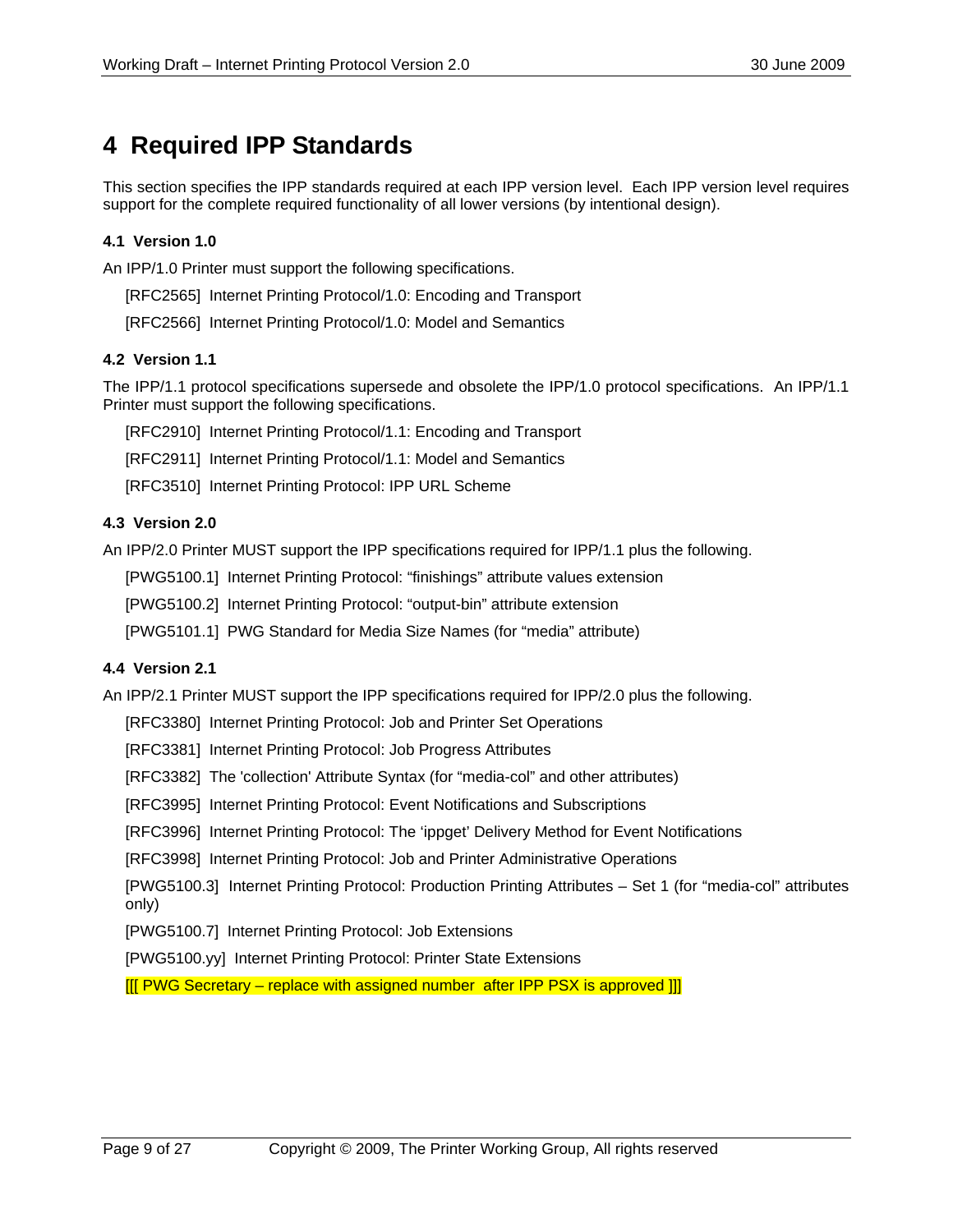## **5 Required IPP Operations**

IPP/2.0 and IPP/2.1 specify higher conformance requirements for some IPP Operations in comparison to previous IPP specifications. Many IPP Operations were defined in their source specifications as optional. If they remained optional in this specification, the desired interoperability objective would not be achieved.

#### **5.1 Original Required IPP Version 1.1 Operations**

The following IPP Operations were originally specified as required in their respective source documents. For IPP/2.0 and higher implementations, all of these operations (except Validate-Job) MUST also be implemented if the source specification is included in the particular IPP version implemented.

| <b>Code</b> | Table 1 - Required Operations in IPP 1.1<br><b>Operation Name</b> | <b>Source</b> | <b>IPP Version</b> |
|-------------|-------------------------------------------------------------------|---------------|--------------------|
| 0x0002      | Print-Job                                                         | [RFC2911]     | IPP/2.0            |
| 0x0004      | Validate-Job                                                      | [RFC2911]     | IPP/2.0            |
| 0x0008      | Cancel-Job                                                        | [RFC2911]     | IPP/2.0            |
| 0x0009      | Get-Job-Attributes                                                | [RFC2911]     | IPP/2.0            |
| 0x000A      | Get-Jobs                                                          | [RFC2911]     | IPP/2.0            |
| 0x000B      | Get-Printer-Attributes                                            | [RFC2911]     | IPP/2.0            |
| 0x0016      | Create-Printer-Subscriptions                                      | [RFC3995]     | IPP/2.1            |
| 0x0018      | Get-Subscription-Attributes                                       | [RFC3995]     | IPP/2.1            |
| 0x0019      | Get-Subscriptions                                                 | [RFC3995]     | IPP/2.1            |
| 0x001A      | Renew-Subscription                                                | [RFC3995]     | IPP/2.1            |
| 0x001B      | Cancel-Subscription                                               | [RFC3995]     | IPP/2.1            |
| 0x001C      | Get-Notifications                                                 | [RFC3996]     | IPP/2.1            |

|  | Table 1 - Required Operations in IPP 1.1 |  |
|--|------------------------------------------|--|
|--|------------------------------------------|--|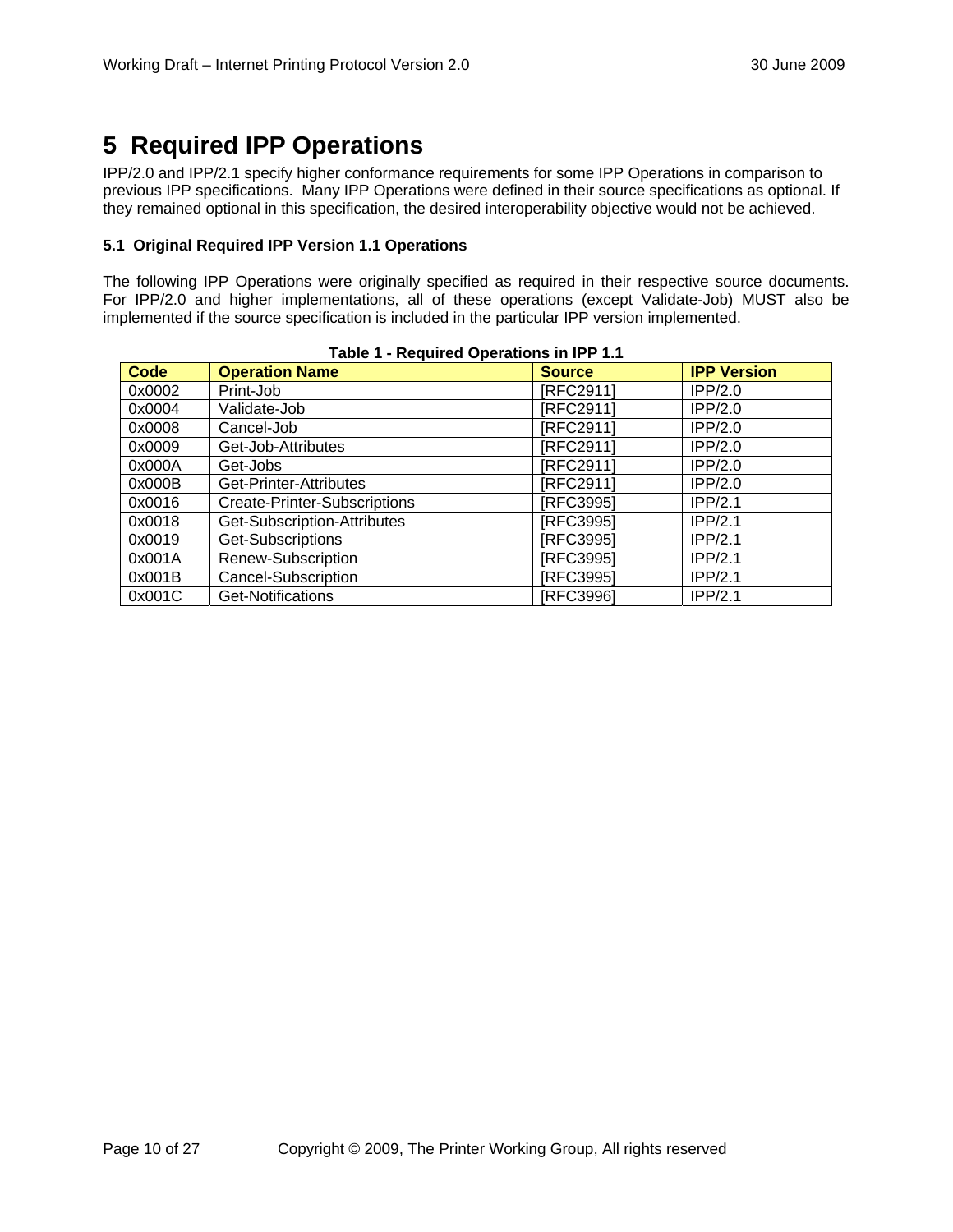5.2 Required and Optional IPP Version 2.0 Operations The following IPP Operations are included in their respective source documents. The conformance requirements for each IPP Operation in an IPP/2.0 implementation are defined below. Note that an IPP/2.0 implementation MAY also include support for additional IPP operations other than those specified in this list.

Note: Validate-Job can only validate the Job attributes included in a Print-Job or Create-Job operation, but not the Job document data (for interpreter errors). Therefore, Validate-Job is reduced to OPTIONAL in IPP/2.0, because it is not widely supported in existing IPP/1.1 implementations and it is not useful in an **IPP/2.0 printing environment.** 

| rable 2 - Required and Optional Operations in IPP/2.0 |                               |                  |                 |  |
|-------------------------------------------------------|-------------------------------|------------------|-----------------|--|
| <b>Code</b>                                           | <b>Operation Name</b>         | <b>Source</b>    | <b>Support</b>  |  |
| 0x0002                                                | Print-Job                     | [RFC2911]        | <b>REQUIRED</b> |  |
| 0x0003                                                | Print-URI                     | [RFC2911]        | <b>OPTIONAL</b> |  |
| 0x0004                                                | Validate-Job (see note above) | [RFC2911]        | <b>OPTIONAL</b> |  |
| 0x0005                                                | Create-Job                    | [RFC2911]        | <b>OPTIONAL</b> |  |
| 0x0006                                                | Send-Document                 | [RFC2911]        | <b>OPTIONAL</b> |  |
| 0x0007                                                | Send-URI                      | <b>IRFC29111</b> | <b>OPTIONAL</b> |  |
| 0x0008                                                | Cancel-Job                    | [RFC2911]        | <b>REQUIRED</b> |  |
| 0x0009                                                | Get-Job-Attributes            | [RFC2911]        | <b>REQUIRED</b> |  |
| 0x000A                                                | Get-Jobs                      | [RFC2911]        | <b>REQUIRED</b> |  |
| 0x000B                                                | Get-Printer-Attributes        | [RFC2911]        | <b>REQUIRED</b> |  |
| 0x000C                                                | Hold-Job                      | [RFC2911]        | <b>OPTIONAL</b> |  |
| 0x000D                                                | Release-Job                   | [RFC2911]        | <b>OPTIONAL</b> |  |
| 0x000E                                                | Restart-Job                   | [RFC2911]        | <b>OPTIONAL</b> |  |
| 0x0010                                                | Pause-Printer                 | [RFC2911]        | <b>OPTIONAL</b> |  |
| 0x0011                                                | <b>Resume-Printer</b>         | [RFC2911]        | <b>OPTIONAL</b> |  |
| 0x0012                                                | Purge-Jobs                    | [RFC2911]        | <b>OPTIONAL</b> |  |

**Table 2 - Required and Optional Operations in IPP/2.0**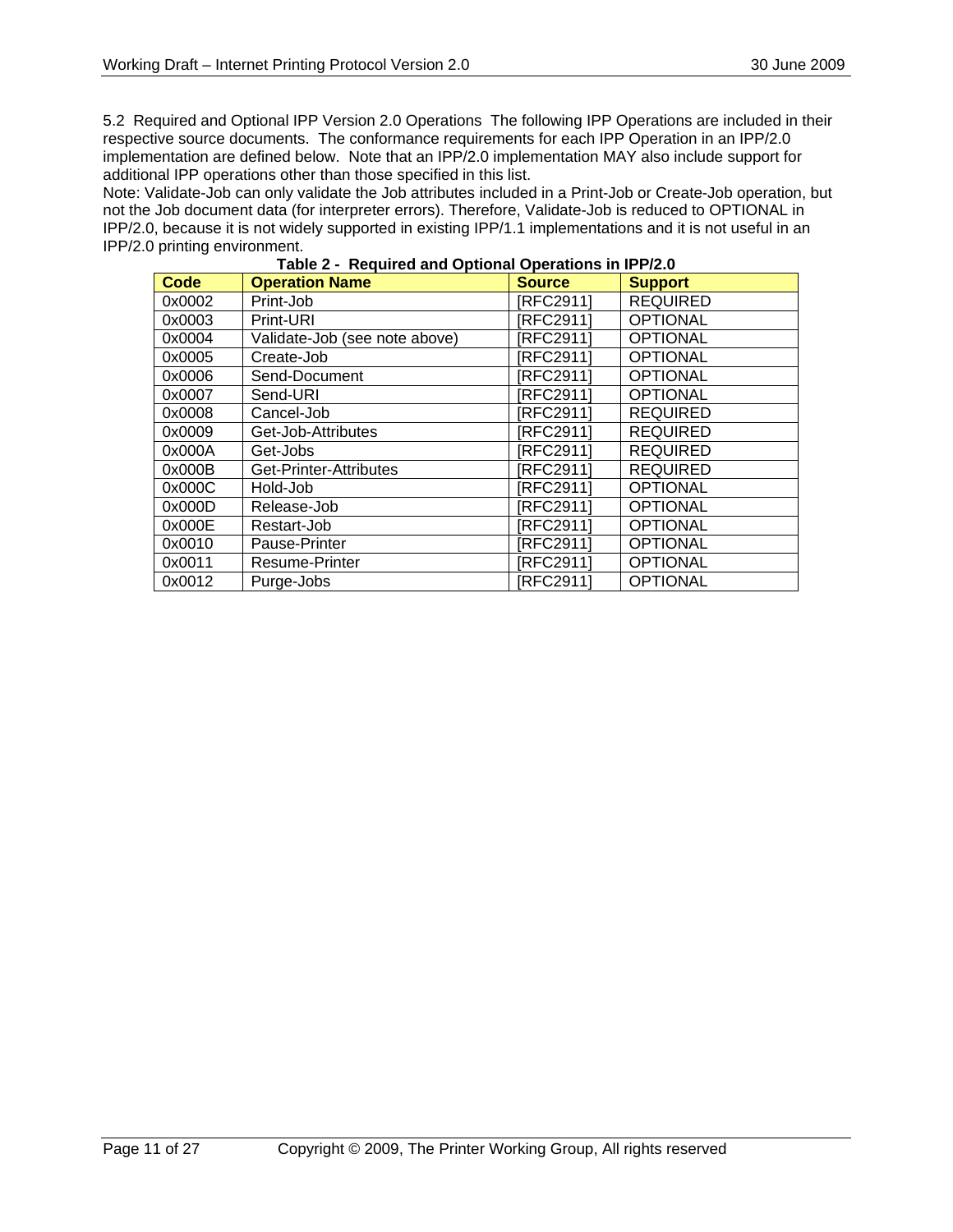5.3 Required and Optional IPP Version 2.1 Operations The following IPP Operations are included in their respective source documents. The conformance requirements (some higher than in IPP/2.0) for each IPP Operation in an IPP/2.1 implementation are defined below. Note that an IPP/2.1 implementation MAY also include support for additional IPP operations other than those specified in this list.

Note: Validate-Job is restored as REQUIRED in IPP/2.1 (as in IPP/1.1), for strict IPP/1.1 compatibility and because REQUIRED Create-Job/Print-Job in IPP/2.1 make Validate-Job trivial to implement.

|        | rable 5 - Required and Optional Operations in it rz. r |                |                 |
|--------|--------------------------------------------------------|----------------|-----------------|
| Code   | <b>Operation Name</b>                                  | <b>Source</b>  | <b>Support</b>  |
| 0x0002 | Print-Job                                              | [RFC2911]      | <b>REQUIRED</b> |
| 0x0003 | Print-URI                                              | [RFC2911]      | <b>OPTIONAL</b> |
| 0x0004 | Validate-Job                                           | [RFC2911]      | <b>REQUIRED</b> |
| 0x0005 | Create-Job                                             | <b>RFC2911</b> | <b>REQUIRED</b> |
| 0x0006 | Send-Document                                          | [RFC2911]      | <b>REQUIRED</b> |
| 0x0007 | Send-URI                                               | <b>RFC2911</b> | <b>OPTIONAL</b> |
| 0x0008 | Cancel-Job                                             | <b>RFC2911</b> | <b>REQUIRED</b> |
| 0x0009 | Get-Job-Attributes                                     | [RFC2911]      | <b>REQUIRED</b> |
| 0x000A | Get-Jobs                                               | [RFC2911]      | <b>REQUIRED</b> |
| 0x000B | Get-Printer-Attributes                                 | <b>RFC2911</b> | <b>REQUIRED</b> |
| 0x000C | Hold-Job                                               | [RFC2911]      | <b>REQUIRED</b> |
| 0x000D | Release-Job                                            | [RFC2911]      | <b>REQUIRED</b> |
| 0x000E | Restart-Job                                            | <b>RFC2911</b> | <b>REQUIRED</b> |
| 0x0010 | Pause-Printer                                          | [RFC2911]      | <b>REQUIRED</b> |
| 0x0011 | Resume-Printer                                         | <b>RFC2911</b> | <b>REQUIRED</b> |
| 0x0012 | Purge-Jobs                                             | [REC2911]      | <b>REQUIRED</b> |
| 0x0013 | Set-Printer-Attributes                                 | <b>RFC3380</b> | <b>REQUIRED</b> |
| 0x0014 | Set-Job-Attributes                                     | [RFC3380]      | <b>REQUIRED</b> |
| 0x0015 | Get-Printer-Supported-Values                           | [RFC3380]      | <b>REQUIRED</b> |
| 0x0016 | <b>Create-Printer-Subscriptions</b>                    | [RFC3995]      | <b>REQUIRED</b> |
| 0x0017 | Create-Job-Subscriptions                               | [RFC3995]      | <b>OPTIONAL</b> |
| 0x0018 | Get-Subscription-Attributes                            | [RFC3995]      | <b>REQUIRED</b> |
| 0x0019 | Get-Subscriptions                                      | [RFC3995]      | <b>REQUIRED</b> |
| 0x001A | Renew-Subscription                                     | [RFC3995]      | <b>REQUIRED</b> |
| 0x001B | <b>Cancel-Subscription</b>                             | [RFC3995]      | <b>REQUIRED</b> |
| 0x001C | Get-Notifications                                      | [RFC3995]      | <b>REQUIRED</b> |
| 0x0022 | Enable-Printer                                         | [RFC3998]      | <b>REQUIRED</b> |
| 0x0023 | Disable-Printer                                        | [RFC3998]      | <b>REQUIRED</b> |
| 0x0024 | Pause-Printer-After-Current-Job                        | [RFC3998]      | OPTIONAL        |
| 0x0025 | Hold-New-Jobs                                          | [RFC3998]      | <b>OPTIONAL</b> |
| 0x0026 | Release-Held-New-Jobs                                  | [RFC3998]      | <b>OPTIONAL</b> |
| 0x0027 | Deactivate-Printer                                     | [RFC3998]      | <b>OPTIONAL</b> |
| 0x0028 | Activate-Printer                                       | [RFC3998]      | <b>OPTIONAL</b> |
| 0x0029 | <b>Restart-Printer</b>                                 | [RFC3998]      | <b>OPTIONAL</b> |
| 0x002A | Shutdown-Printer                                       | [RFC3998]      | <b>OPTIONAL</b> |
| 0x002B | Startup-Printer                                        | [RFC3998]      | <b>OPTIONAL</b> |
| 0x002C | Reprocess-Job                                          | [RFC3998]      | <b>OPTIONAL</b> |
| 0x002D | Cancel-Current-Job                                     | [RFC3998]      | <b>OPTIONAL</b> |
| 0x002E | Suspend-Current-Job                                    | [RFC3998]      | <b>OPTIONAL</b> |
| 0x002F | Resume-Job                                             | [RFC3998]      | OPTIONAL        |
| 0x0030 | Promote-Job                                            | [RFC3998]      | <b>OPTIONAL</b> |
| 0x0031 | Schedule-Job-After                                     | [RFC3998]      | <b>OPTIONAL</b> |

#### **Table 3 - Required and Optional Operations in IPP/2.1**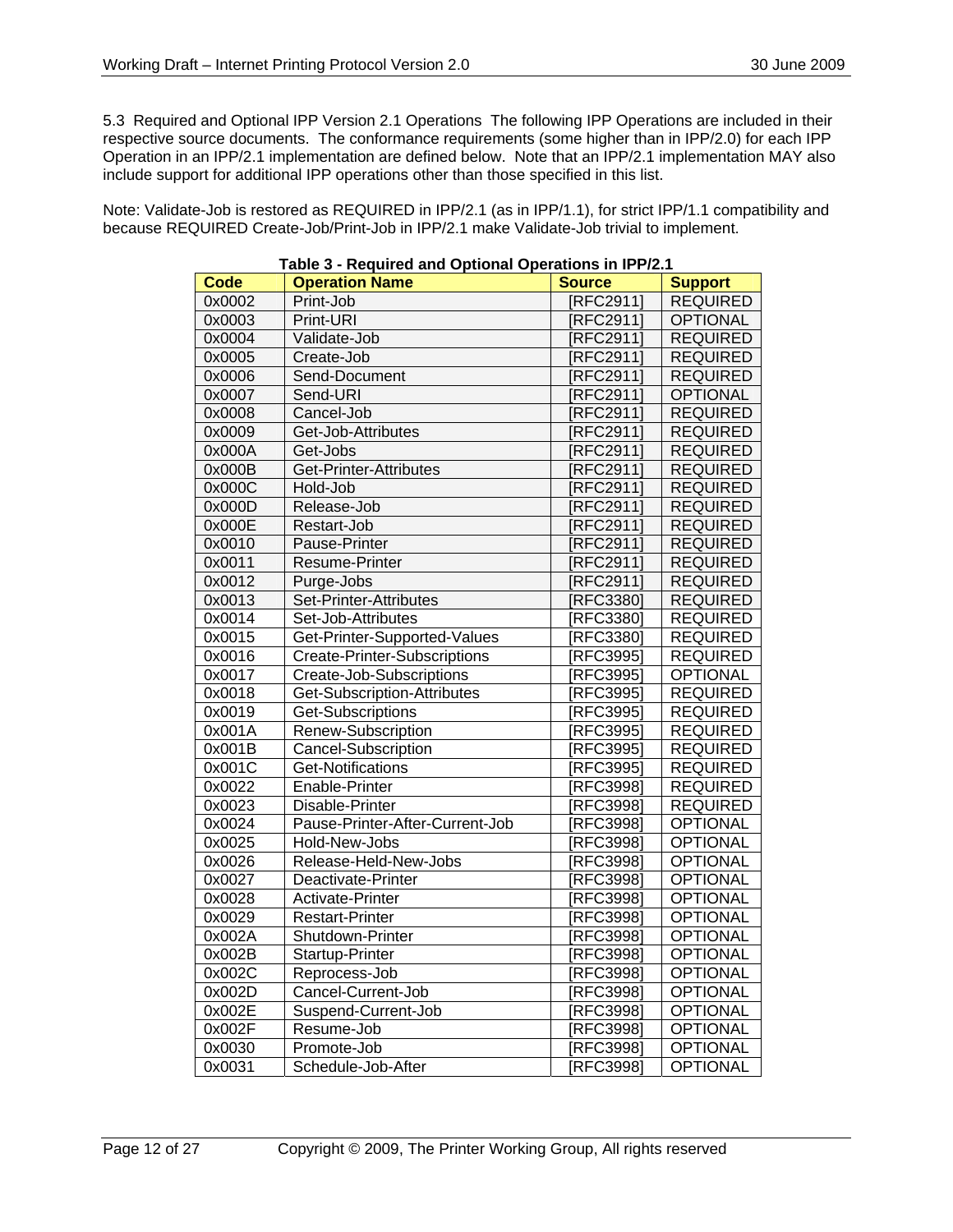## **6 Required IPP Attributes**

This section specifies the IPP Attributes that MUST be implemented for conformance to IPP/2.0 and IPP/2.1 and also provides a summary of the original required IPP/1.1 Attributes.

### **6.1 Required IPP Version 1.1 Attributes**

The following IPP Attributes were originally specified as required in IPP/1.1 [RFC2911].

| Table 4 - Required Attributes in IPP I.T |               |                |  |
|------------------------------------------|---------------|----------------|--|
| <b>Attribute Name</b>                    | <b>Object</b> | <b>Source</b>  |  |
| attributes-charset                       | operation/all | [RFC2911]      |  |
| attributes-natural-language              | operation/all | [RFC2911]      |  |
| charset-configured                       | Printer       | [RFC2911]      |  |
| charset-supported                        | Printer       | [RFC2911]      |  |
| compression                              | Job           | [RFC2911]      |  |
| compression-supported                    | Printer       | [RFC2911]      |  |
| document-format                          | Job           | [RFC2911]      |  |
| document-format-default                  | Printer       | [RFC2911]      |  |
| document-format-supported                | Printer       | [RFC2911]      |  |
| document-name                            | Job           | [RFC2911]      |  |
| generated-natural-language-supported     | Printer       | <b>RFC2911</b> |  |
| ipp-attribute-fidelity                   | Job           | [RFC2911]      |  |
| ipp-versions-supported                   | Printer       | [RFC2911]      |  |
| job-id                                   | Job           | [RFC2911]      |  |
| job-name                                 | Job           | [RFC2911]      |  |
| job-originating-user-name                | Job           | <b>RFC2911</b> |  |
| job-printer-up-time                      | Job           | [RFC2911]      |  |
| job-printer-uri                          | Job           | [RFC2911]      |  |
| job-state                                | Job           | [RFC2911]      |  |
| job-state-reasons                        | Job           | [RFC2911]      |  |
| job-uri                                  | Job           | [RFC2911]      |  |
| limit                                    | operation     | [RFC2911]      |  |
| my-jobs                                  | operation     | [RFC2911]      |  |
| natural-language-configured              | Printer       | [RFC2911]      |  |
| operations-supported                     | Printer       | <b>RFC2911</b> |  |
| pdl-override-supported                   | Printer       | [RFC2911]      |  |
| printer-is-accepting-jobs                | Printer       | [RFC2911]      |  |
| printer-name                             | Printer       | [RFC2911]      |  |
| printer-state                            | Printer       | [RFC2911]      |  |
| printer-state-reasons                    | Printer       | [RFC2911]      |  |
| printer-up-time                          | Printer       | [RFC2911]      |  |
| printer-uri                              | operation     | [RFC2911]      |  |
| printer-uri-supported                    | Printer       | [RFC2911]      |  |
| queued-job-count                         | Printer       | [RFC2911]      |  |
| requested-attributes                     | operation     | [RFC2911]      |  |
| requesting-user-name                     | operation     | [RFC2911]      |  |
| time-at-completed                        | Job           | [RFC2911]      |  |
| time-at-creation                         | Job           | [RFC2911]      |  |
| time-at-processing                       | Job           | [RFC2911]      |  |
| uri-authentication-supported             | Printer       | <b>RFC2911</b> |  |
| uri-security-supported                   | Printer       | [RFC2911]      |  |
| which-jobs                               | operation     | [RFC2911]      |  |

### **Table 4 - Required Attributes in IPP1.1**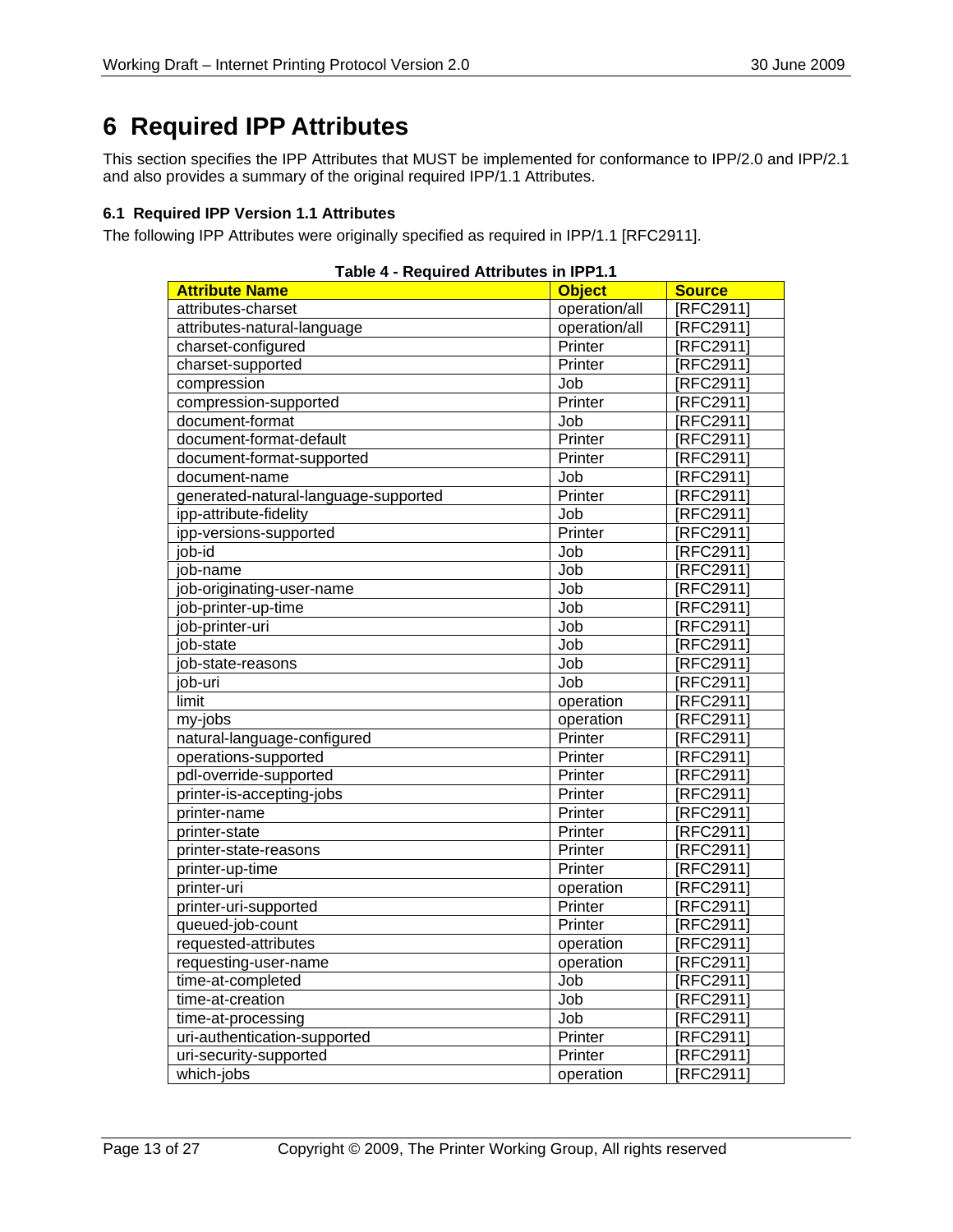### **6.2 Required IPP Version 2.0 Attributes**

The following IPP Attributes MUST be supported by an IPP/2.0 implementation, in addition to all the IPP Attributes listed in section 6.1 above. Note that an IPP/2.0 implementation MAY also include support for additional IPP Attributes other than those specified in this list.

| <b>Attribute Name</b>              | <b>Object</b> | <b>Source</b> |
|------------------------------------|---------------|---------------|
| color-supported                    | Printer       | [RFC2911]     |
| copies                             | Job           | [RFC2911]     |
| copies-default                     | Printer       | [RFC2911]     |
| copies-supported                   | Printer       | [RFC2911]     |
| finishings                         | Job           | [RFC2911]     |
| finishings-default                 | Printer       | [RFC2911]     |
| finishings-supported               | Printer       | [RFC2911]     |
| media (note 1)                     | Job           | [RFC2911]     |
| media-default<br>(note 1)          | Printer       | [RFC2911]     |
| (note 1)<br>media-supported        | Printer       | [RFC2911]     |
| orientation-requested              | Job           | [RFC2911]     |
| orientation-requested-default      | Printer       | [RFC2911]     |
| orientation-requested-supported    | Printer       | [RFC2911]     |
| output-bin                         | Job           | [PWG5100.2]   |
| pages-per-minute                   | Printer       | [RFC2911]     |
| pages-per-minute-color<br>(note 2) | Printer       | [RFC2911]     |
| print-quality                      | Job           | [RFC2911]     |
| print-quality-default              | Printer       | [RFC2911]     |
| print-quality-supported            | Printer       | [RFC2911]     |
| printer-info                       | Printer       | [RFC2911]     |
| printer-location                   | Printer       | [RFC2911]     |
| printer-make-and-model             | Printer       | [RFC2911]     |
| printer-more-info                  | Printer       | [RFC2911]     |
| printer-resolution                 | Job           | [RFC2911]     |
| printer-resolution-default         | Printer       | [RFC2911]     |
| printer-resolution-supported       | Printer       | [RFC2911]     |
| sides                              | Job           | [RFC2911]     |
| sides-default                      | Printer       | [RFC2911]     |
| sides-supported                    | Printer       | [RFC2911]     |

#### **Table 5 - Required Attributes in IPP/2.0**

Notes:

1. Values of the media attribute that contain media size names and media type names MUST conform to [PWG5101.1] for IPP/2.0 and higher implementations.

2. The pages-per-minute-color attribute is only required for IPP/2.0 and higher implementations if the printer supports more than 1 color (i.e., the value of color-supported is 'true').

3. The media-ready attribute is NOT required for IPP/2.0 implementations, because it cannot be supported by remote IPP spoolers.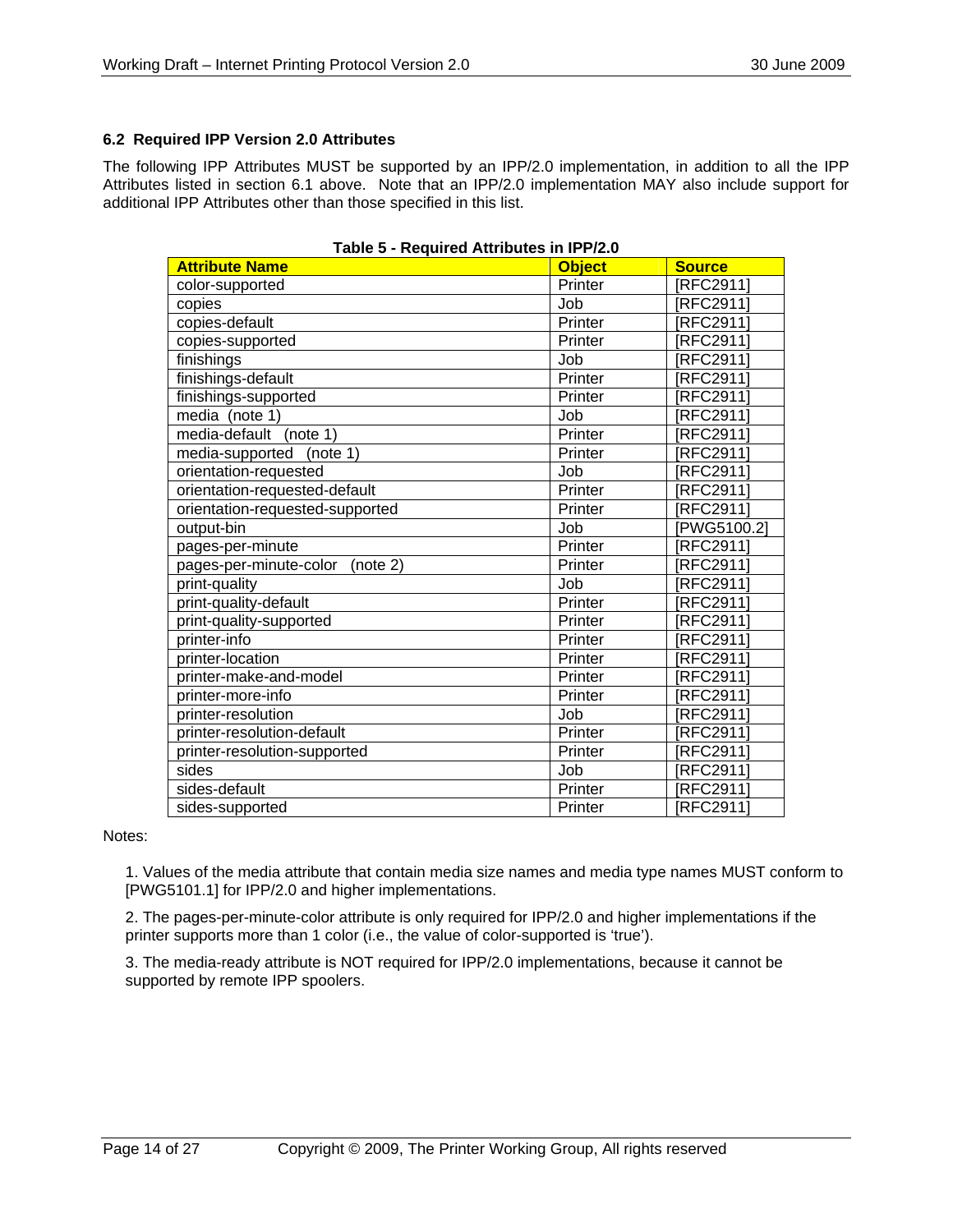### **6.3 Required IPP Version 2.1 Attributes**

The following IPP Attributes MUST be supported by an IPP/2.1 implementation, in addition to all the IPP Attributes listed in sections 6.1 and 6.2 above. Note that an IPP/2.1 implementation MAY also include support for additional IPP Attributes other than those specified in this list.

| rable o - Regulieu Attributes III IFF/2. I |               |                  |
|--------------------------------------------|---------------|------------------|
| <b>Attribute Name</b>                      | <b>Object</b> | <b>Source</b>    |
| compression-supplied                       | Job           | [PWG5100.7]      |
| ippget-event-life                          | Printer       | [RFC3996]        |
| job-hold-until                             | Job           | [RFC2911]        |
| job-hold-until-default                     | Printer       | [RFC2911]        |
| job-hold-until-supported                   | Printer       | [RFC2911]        |
| job-priority                               | Job           | [RFC2911]        |
| job-priority-default                       | Printer       | [RFC2911]        |
| job-priority-supported                     | Printer       | [RFC2911]        |
| job-settable-attributes-supported          | Printer       | [RFC3380]        |
| iob-sheets                                 | Job           | [RFC2911]        |
| job-sheets-default                         | Printer       | [RFC2911]        |
| job-sheets-supported                       | Printer       | [RFC2911]        |
| last-document                              | operation     | [RFC2911]        |
| media-col (note 1)                         | Job           | [RFC3382] &      |
|                                            |               | [PWG5100.3]      |
| media-col-default (note 1)                 | Printer       | [RFC3382] &      |
|                                            |               | [PWG5100.3]      |
| media-col-supported (note 1)               | Printer       | [RFC3382] &      |
|                                            |               | [PWG5100.3]      |
| media-col.media-color (note 2)             | Job           | [PWG5100.3]      |
| media-col.media-key (note 2)               | Job           | [PWG5100.3]      |
| media-col.media-size (note 2)              | Job           | [PWG5100.3]      |
| media-col.media-type (note 2)              | Job           | [PWG5100.3]      |
| multiple-operation-time-out                | Printer       | [RFC2911]        |
| notify-charset                             | Subscription  | <b>IRFC39951</b> |
| notify-events                              | Subscription  | [RFC3995]        |
| notify-events-default                      | Printer       | [RFC3995]        |
| notify-events-supported                    | Printer       | <b>IRFC39951</b> |
| notify-get-interval                        | response      | [RFC3996]        |
| notify-job-id                              | Subscription  | [RFC3995]        |
| notify-lease-duration                      | Subscription  | [RFC3995]        |
| notify-lease-duration-default              | Printer       | [RFC3995]        |
| notify-lease-duration-supported            | Printer       | [RFC3995]        |
| notify-lease-expiration-time               | Subscription  | [RFC3995]        |
| notify-max-events-supported                | Printer       | [RFC3995]        |
| notify-natural-language                    | Subscription  | [RFC3995]        |
| notify-printer-up-time                     | Subscription  | [RFC3995]        |
| notify-printer-uri                         | Subscription  | [RFC3995]        |
| notify-pull-method                         | Subscription  | [RFC3995]        |
| notify-pull-method-supported               | Printer       | [RFC3995]        |
| notify-sequence-number                     | Subscription  | [RFC3995]        |
| notify-sequence-numbers                    | operation     | [RFC3996]        |
| notify-subscribed-event                    | Subscription  | [RFC3995]        |
| notify-subscriber-user-name                | Subscription  | [RFC3995]        |

#### **Table 6 - Required Attributes in IPP/2.1**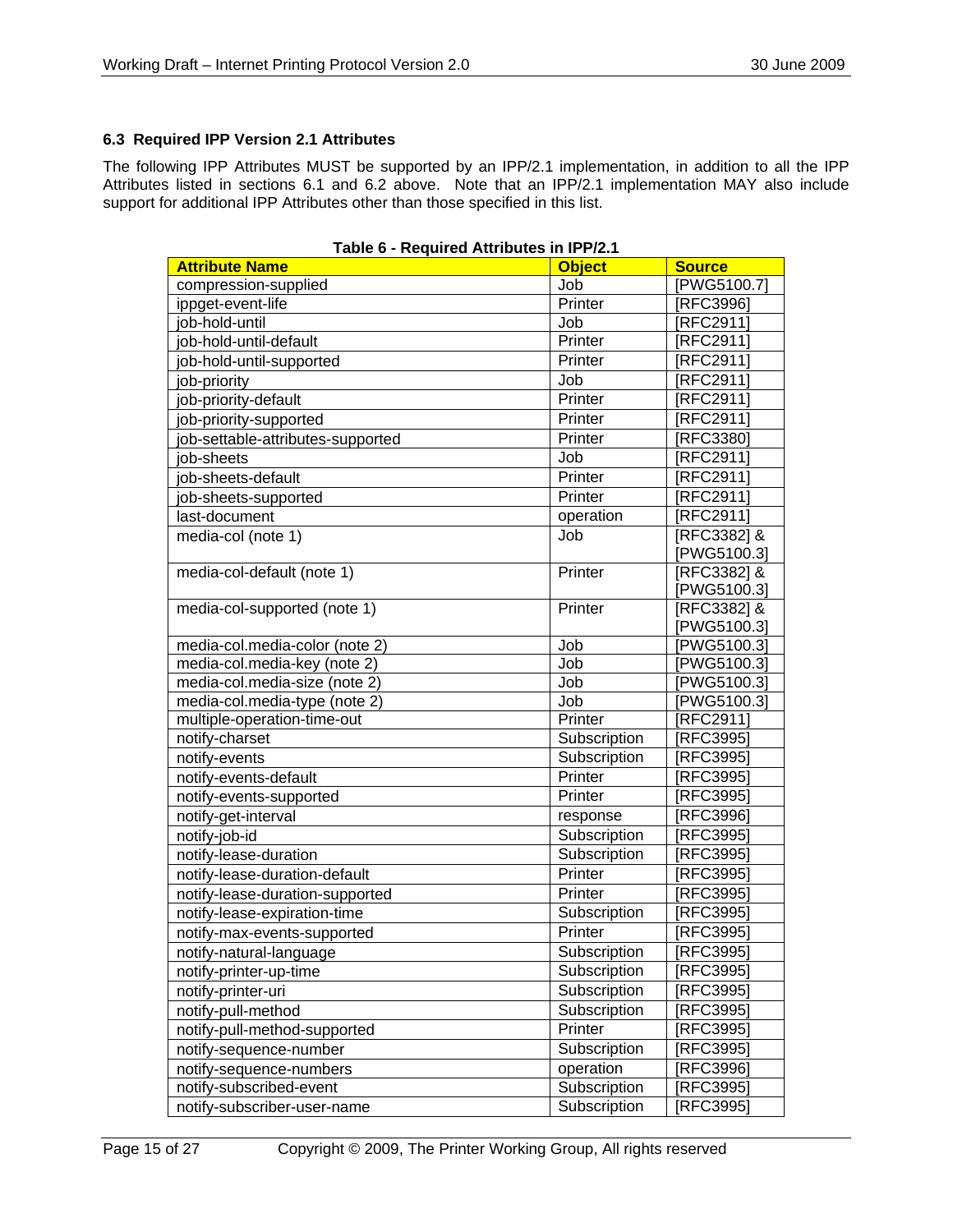| <b>Attribute Name</b>                 | <b>Object</b> | <b>Source</b>               |
|---------------------------------------|---------------|-----------------------------|
| notify-subscription-id                | Subscription  | [RFC3995]                   |
| notify-subscription-ids               | operation     | [RFC3996]                   |
| notify-text                           | Subscription  | [RFC3995]                   |
| notify-time-interval                  | Subscription  | [RFC3995]                   |
| notify-user-data                      | Subscription  | [RFC3995]                   |
| notify-wait                           | operation     | [RFC3996]                   |
| output-device-assigned                | Job           | [RFC3998]                   |
| printer-alert                         | Printer       | [PWG5100.yy]                |
| printer-alert-description             | Printer       | [PWG5100.yy]                |
| printer-settable-attributes-supported | Printer       | [RFC3380]                   |
| printer-state-change-time             | Printer       | [RFC3995]                   |
| printer-state-reasons                 | Printer       | [RFC2911] &<br>[PWG5100.yy] |

Notes:

1. The media-col collection attribute is REQUIRED in IPP/2.1 implementations and is normatively defined in [PWG5100.3] and only briefly described in an \*example\* in [RFC3382].

2. These media-col member attributes are REQUIRED in IPP/2.1 implementations – all other media-col member attributes not listed in the table above are OPTIONAL in IPP/2.1. Values of media-col.mediacolor, media-col.media-size, and media-col.media-type attributes MUST conform to [PWG5101.1] for IPP/2.1 implementations.3. The media-col-ready attribute is NOT required for IPP/2.1 implementations, because it cannot be supported by remote IPP spoolers.

 $\frac{1}{2}$  [[[ PWG Secretary – resolve the document number for PSX "PWG5100.yy"]]]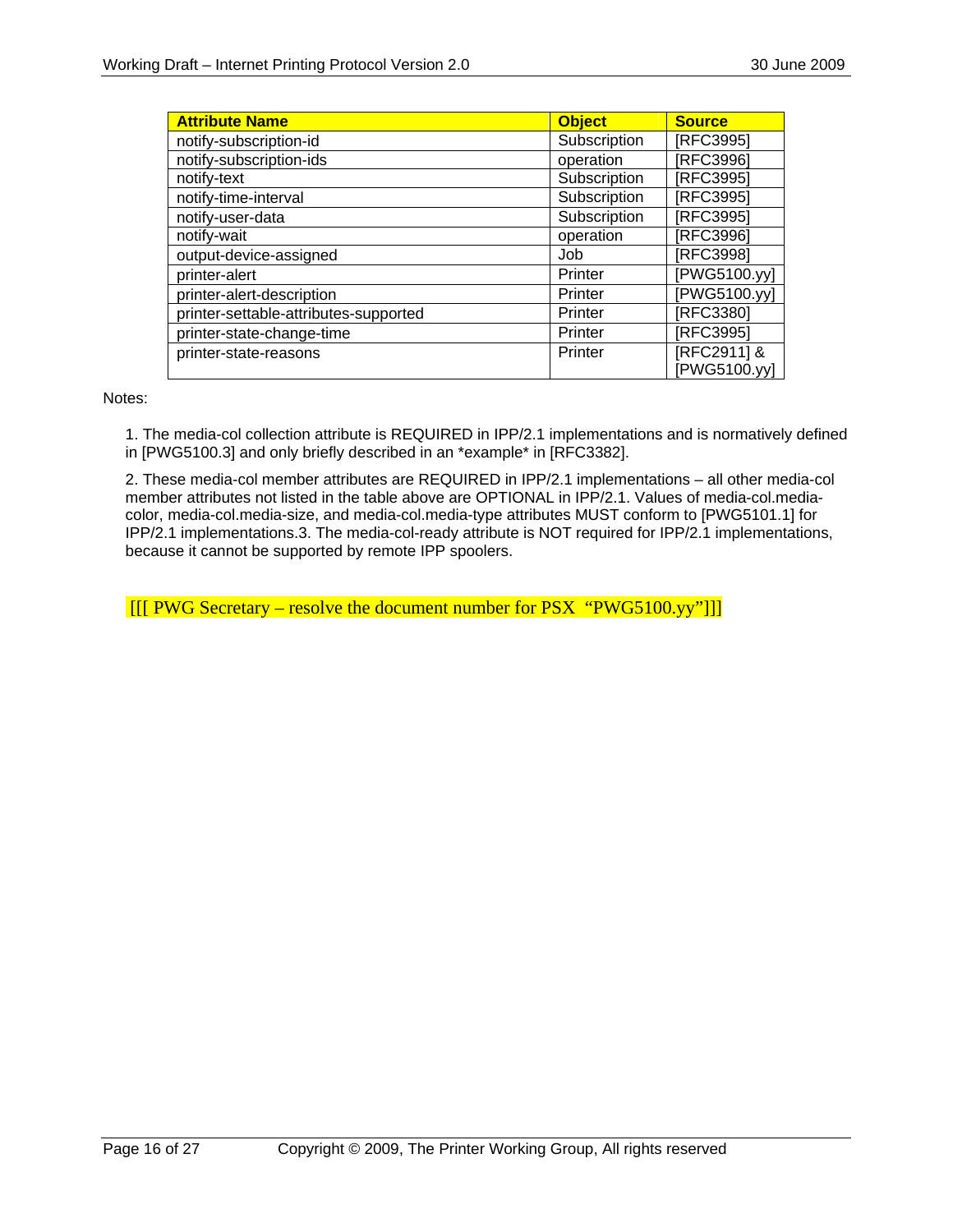## **7 Conformance Requirements**

#### **7.1 IPP Printer Conformance Requirements**

To claim conformance to this specification, an IPP Printer implementation MUST:

- (a) support all REQUIRED IPP Operations defined in section 5 of this specification;
- (b) support all REQUIRED IPP Attributes defined in section 6 of this specification;.
- (c) conform to the requirements for an IPP Object specified in section 5.2 of [RFC2911];
- (d) conform to the IPP Job and Printer Administrative operation requirements specified in section 11 of [RFC3998];
- (e) conform to the Internationalization Considerations defined in section 9 of this specification; and
- (f) conform to the Security Considerations defined in section 10 of this specification.

#### **7.2 IPP Client Conformance Requirements**

To claim conformance to this specification, an IPP Client MUST:

- (a) explicitly identify the implemented set of IPP Operations defined in section 5 of this specification;
- (b) explicitly identify the implemented set of IPP Attributes defined in section 6 of this specification;
- (c) conform to the requirements for an IPP Client specified in section 5.1 of [RFC2911];
- (d) conform to the Internationalization Considerations defined in section 9 of this specification; and
- (e) conform to the Security Considerations defined in section 10 of this specification.

#### **7.3 IPP over HTTP Conformance Requirements**

The IPP/1.1 specification [RFC2911] requires implementation of IPP/1.1 transport over HTTP/1.1 as defined in [RFC2616]. Historically, some IPP implementations have not implemented an HTTP/1.1 transport (i.e., have only supported HTTP/1.0) or else have not implemented complete HTTP/1.1 support.

To claim conformance to this specification, an IPP Printer or IPP Client implementation MUST:

- (a) support the complete HTTP/1.1 protocol as defined in [RFC2616];
- (b) support chunking as defined in section 3.6.1 of [RFC2616];
- (c) support the Expect header as defined in section 5.3 of [RFC2616].

#### **7.4 IPP over TLS Conformance Requirements**

To claim conformance to this specification, an IPP Printer or IPP Client that supports TLS/1.0 [RFC2246] or later TLS specification MUST:

- (a) support the HTTP Upgrade protocol as defined in [RFC2817]; and
- (b) support the required minimum cipher suite for interoperability defined in the claimed TLS specification.

#### **7.5 IPP Unsupported Attributes Conformance Requirements**

The IPP/1.1 specification [RFC2911] requires that IPP Attributes received, that are not supported or not understood, must be processed according to the defined procedures, and that an appropriate status code must be returned. Historically, some IPP implementations have not conformed to this requirement, causing communication problems and failed IPP printing operations.

To claim conformance to this specification, an IPP Printer or IPP Client implementation MUST:

- (a) correctly process unsupported attributes, values, or groups as defined in sections 3.1.7, 3.1.8, 3.2.1.2, 3.3.5.1, 3.3.7.1, 4.1.2.3, and 13.1.2.2 in [RFC2911];
- (b) correctly process unsupported collection attributes as defined in section 7 in [RFC3382].(c) correctly support reading the IPP noValue tag as a valid value for an attribute that normally would be encoded as an enum, integer, name, or keyword value tag;(d) correctly process (or ignore) collection values as defined by [RFC3382], even if the IPP implementation does not support the collection attribute itself.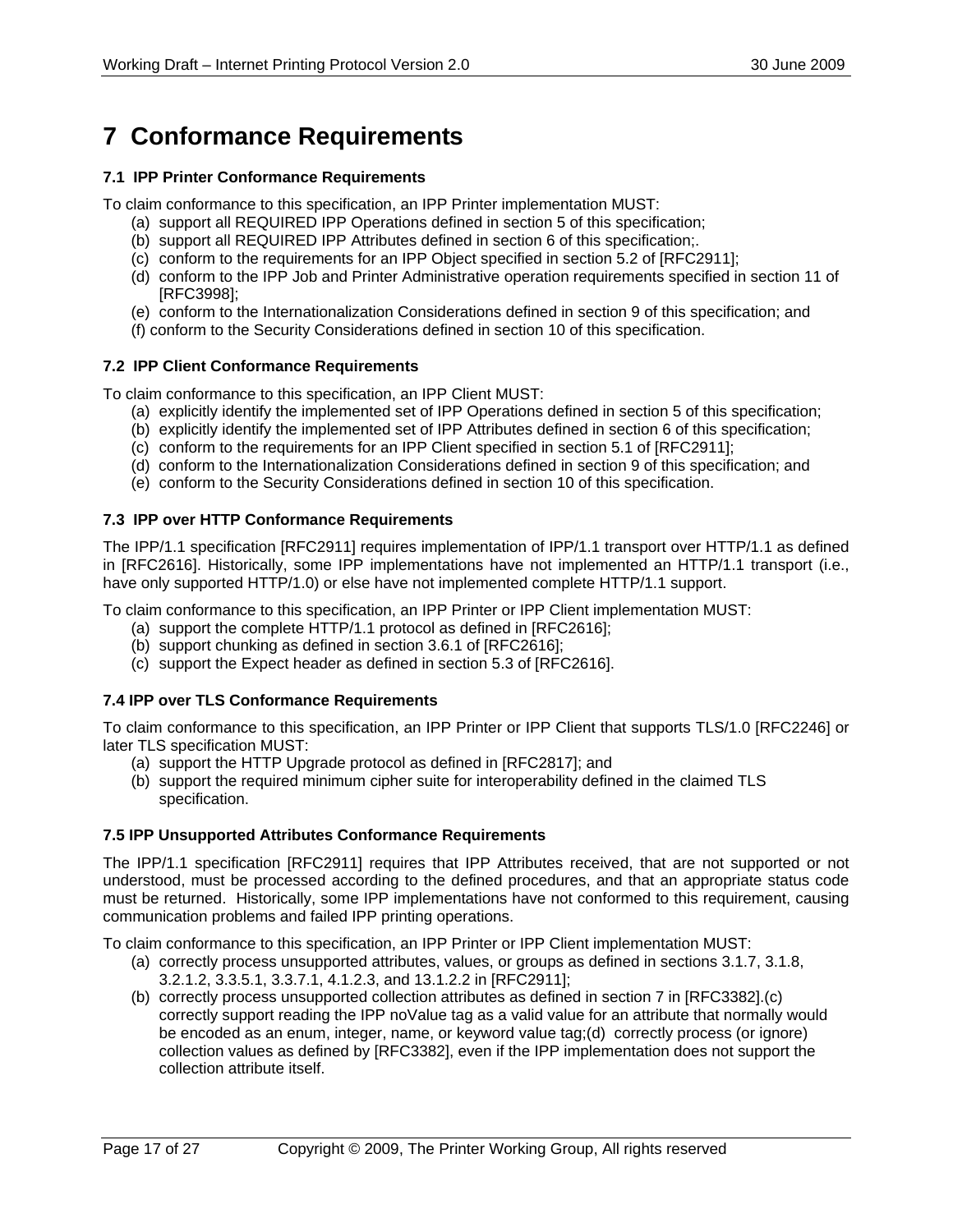## **8 IANA and PWG Considerations**

This section contains the exact registration information for IANA to update the procedures defined in [RFC2911].

The following new keyword values are defined for the ipp-versions-supported attribute [RFC2911]:

- '2.0': Meets all the conformance requirements of IPP version 2.0, as specified in PWG 5100.xx, in addition to the requirements for IPP/1.1 as specified in [RFC2911] and [RFC2910].
- '2.1': Meets all the conformance requirements of IPP version 2.1, as specified in PWG 5100.xx, in addition to the requirements for IPP 2.0 as specified above.
- [[[ PWG Secretary: When this document is published, replace 5100.xx above with the PWG document number assigned to this specification. ]]]

## **9 Internationalization Considerations**

IPP/1.1 [RFC2911] requires conforming IPP Printer implementations to support the UTF-8 [RFC3629] encoding of Unicode [UNICODE] [ISO10646].

To claim conformance to this specification, IPP Printer or IPP Client implementation:

- (a) MUST support UTF-8 as defined in [RFC3629]; and
- (b) SHOULD support Network Unicode as defined in [RFC5198], which requires transmission of wellformed UTF-8 strings and recommends transmission of normalized UTF-8 strings in Normalization Form C (NFC) [UAX15].

Unicode NFC is defined as the result of performing Canonical Decomposition (into base characters and combining marks) followed by Canonical Composition (into canonical composed characters wherever Unicode has assigned them).

WARNING – Performing normalization on UTF-8 strings received from IPP Clients and subsequently storing the results (e.g., in IPP Job objects) could cause false negatives in IPP Client searches and failed access (e.g., to IPP Printers with percent-encoded UTF-8 URIs now 'hidden').

## **10 Security Considerations**

To claim conformance to this specification, an IPP Printer or IPP Client implementation that supports Transport Layer Security (TLS) MUST support the mandatory cipher suite required in the claimed TLS specification (summarized in the table below).

| <b>Version</b> | <b>TLS Version</b> | <b>TLS Requirement</b> | <b>Mandatory TLS Cipher Suite</b> |
|----------------|--------------------|------------------------|-----------------------------------|
| IPP/1.1        | 1.0 [RFC2246]      | should per [RFC2911]   | TLS_DHE_DSS_WITH_3DES_EDE_CBC_SHA |
| $ $ IPP/2.0    | 1.1 [RFC4346]      | <b>SHOULD</b>          | TLS RSA WITH 3DES EDE CBC SHA     |
| IPP/2.1        | 1.2 [RFC5246]      | SHOULD                 | TLS_RSA_WITH_AES_128_CBC_SHA      |

### **Table 7 - TLS Cipher Suite Requirements in IPP Versions**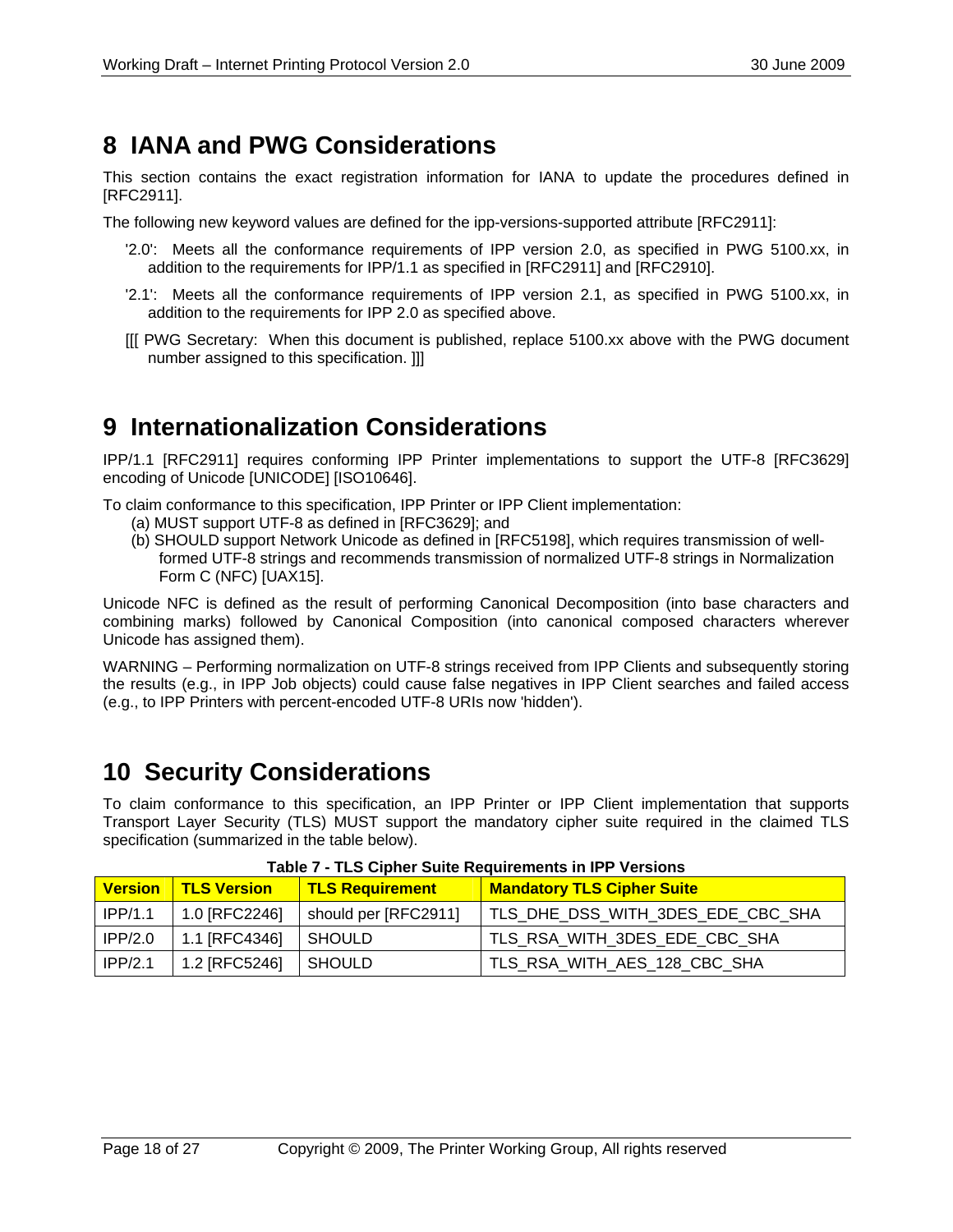## **11 References**

#### **11.1 Normative References**

[ISO10646] "Information Technology - Universal Multiple-octet Coded Character Set (UCS)", ISO/IEC Standard 10646, 2006.

[PWG5100.1]

 PWG Candidate Standard 5100.1-2001, IPP "finishings" attribute values extension, PWG 5100.1, February 2001.

ftp://ftp.pwg.org/pub/pwg/candidates/cs-ippfinishings10-20010205-5100.1.pdf, .doc

[PWG5100.2]

 PWG Candidate Standard 5100.2-2001, IPP "output-bin" attribute extension, PWG 5100.2, February 2001.

ftp://ftp.pwg.org/pub/pwg/candidates/cs-ippoutputbin10-20010207-5100.2.pdf, .doc

#### [PWG5100.3]

PWG Candidate Standard 5100.3-2001, IPP Production Printing Attributes – Set 1, PWG 5100.3, February 2001.

ftp://ftp.pwg.org/pub/pwg/candidates/cs-ippprodprint10-20010212-5100.3.pdf, .doc

#### [PWG5100.7]

 PWG Candidate Standard 5100.7, IPP Job Extensions, PWG 5100.7, October 2003. ftp://ftp.pwg.org/pub/pwg/candidates/cs-ippjobext10-20031031-5100.7.pdf, .doc

#### [PWG5100.yy]

PWG Candidate Standard 5100.yy-2009, IPP Printer State Extensions, PWG 5100.yy TBD 2009. ftp://ftp.pwg.org/pub/pwg/candidates/cs-ippstate10-2009mmdd-5100.yy.pdf, .doc [[[ PWG Secretary – change '5100.yy' after approval of IPP PSX and add month of approval ]]]

#### [PWG5101.1]

 PWG Candidate Standard 5101.1-2002, Media Standardized Names, PWG 5101.1, February 2002. ftp://ftp.pwg.org/pub/pwg/candidates/cs-pwgmsn10-20020226-5101.1.pdf, .doc

#### [RFC2119]

Key words for use in RFCs to Indicate Requirement Levels, RFC 2119, Bradner. March 1997. http://www.ietf.org/rfc/rfc2219.txt

[RFC2246] T.Dierks, C. Allen, "Transport Layer Security 1.0", RFC 2246, January 1999, http://www.ietf.org/rfc/rfc2246.txt

#### [RFC2616]

Hypertext Transfer Protocol -- HTTP/1.1. R. Fielding, J. Gettys, J. Mogul, H. Frystyk, L. Masinter, P. Leach, T. Berners-Lee, RFC 2616, June 1999. http://www.ietf.org/rfc/rfc2616.txt

#### [RFC2817]

Upgrading to TLS Within HTTP/1.1. R. Khare, S. Lawrence, RFC 2817, May 2000. http://www.ietf.org/rfc/rfc2817.txt

#### [RFC2910]

R. Herriot, S. Butler, P. Moore, R. Tuner, J. Wenn "Internet Printing Protocol/1.1: Encoding and Transport", RFC 2910, September, 2000.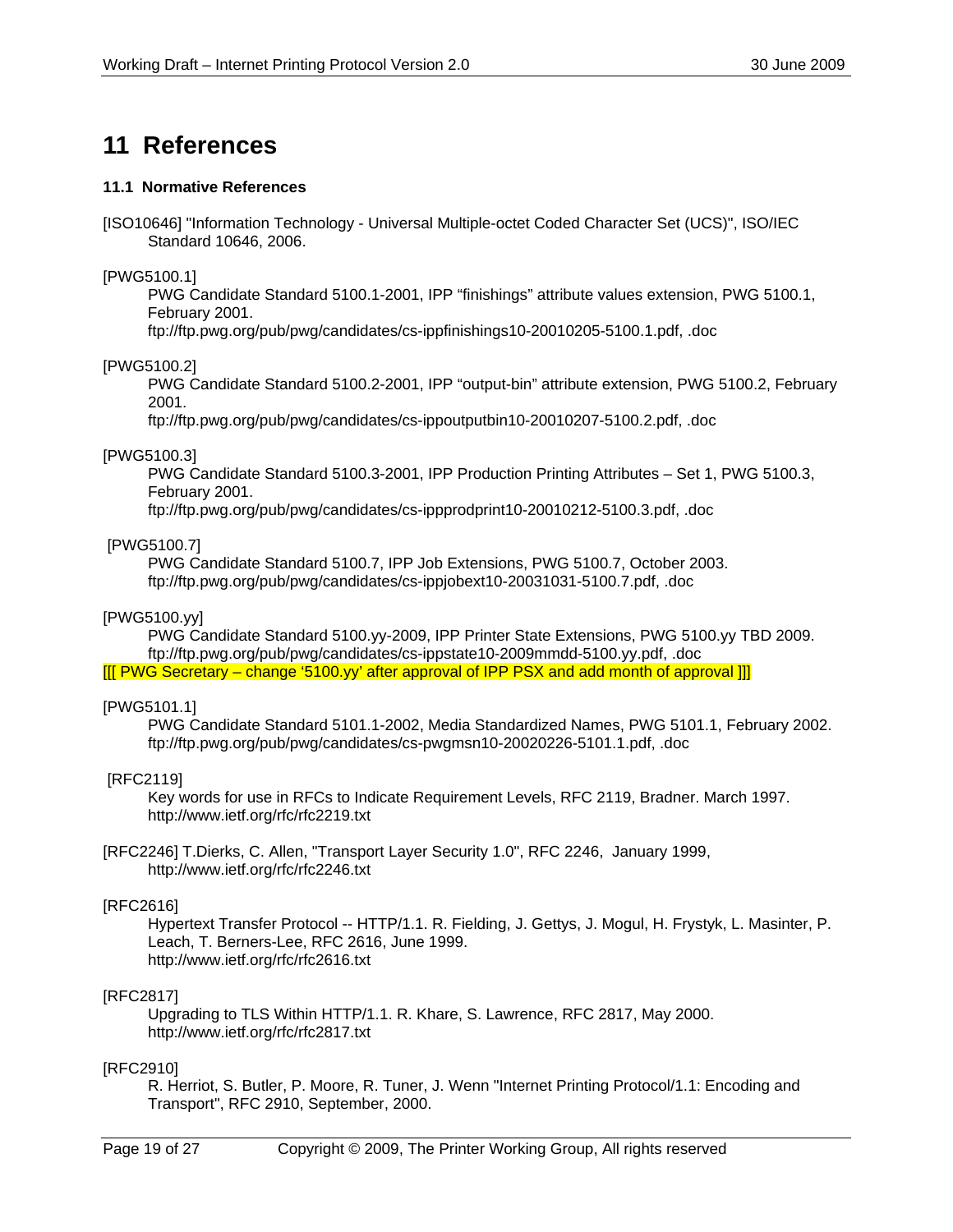http://www.ietf.org/rfc/rfc2910.txt

#### [RFC2911]

R. deBry, T. Hastings, R. Herriot, S. Isaacson, P. Powell, "Internet Printing Protocol/1.1: Model and Semantics", RFC 2911, September, 2000. http://www.ietf.org/rfc/rfc2911.txt

#### [RFC3380]

T. Hastings, R. Herriot, C. Kugler, H. Lewis, "Internet Printing Protocol (IPP): Job and Printer Set Operations", RFC 3380, September 2002. http://www.ietf.org/rfc/rfc3380.txt

#### [RFC3381]

 T. Hastings, H. Lewis, R. Bergman, "Internet Printing Protocol (IPP): Job Progress Attributes, RFC 3381, September 2002. http://www.ietf.org/rfc/rfc3381.txt

#### [RFC3382]

R. deBry, R. Herriot, T. Hastings, K. Ocke, P. Zehler, "Internet Printing Protocol (IPP): The 'collection' Attribute Syntax", RFC 3382, September 2002. http://www.ietf.org/rfc/rfc3382.txt

#### [RFC3510]

R. Herriot, I. McDonald, "Internet Printing Protocol/1.1: IPP URL Scheme", RFC 3510, April 2003. http://www.ietf.org/rfc/rfc3510.txt

[RFC3629] F. Yergeau, "UTF-8 Transformation of ISO 10646", RFC 3629, November 2003. http://www.ietf.org/rfc/rfc3629.txt

#### [RFC3995]

R. Herriot, T. Hastings, "Internet Printing Protocol/1.1: IPP Event Notifications and Subscriptions", RFC 3995, March 2005. http://www.ietf.org/rfc/rfc3995.txt

#### [RFC3996]

 R. Herriot, T. Hastings, H. Lewis, "Internet Printing Protocol (IPP): The 'ippget' Delivery Method for Event Notifications", RFC 3996, March, 2005. http://www.ietf.org/rfc/rfc3996.txt

#### [RFC3998]

 Kugler, Lewis, Hastings. "Internet Printing Protocol (IPP):Job and Printer Administrative Operations", RFC 3998, March, 2005. http://www.ietf.org/rfc/rfc3998.txt

#### [RFC4346] T.Dierks, E. Rescorla, "Transport Layer Security 1.1", RFC 4346, April 2006, http://www.ietf.org/rfc/rfc4346.txt

#### [RFC5198]

J. Klensin, M. Padlipsky. "Unicode Format for Network Interchange", RFC 5198, March, 2008. http://www.ietf.org/rfc/rfc5198.txt

- [RFC5246] T.Dierks, E. Rescorla, "Transport Layer Security 1.2", RFC 5246, August 2008, http://www.ietf.org/rfc/rfc5246.txt
- [UAX15] M. Davis, M. Duerst, "Unicode Normalization Forms", Unicode Standard Annex 15, March 2008, http://www.unicode.org/reports/tr15/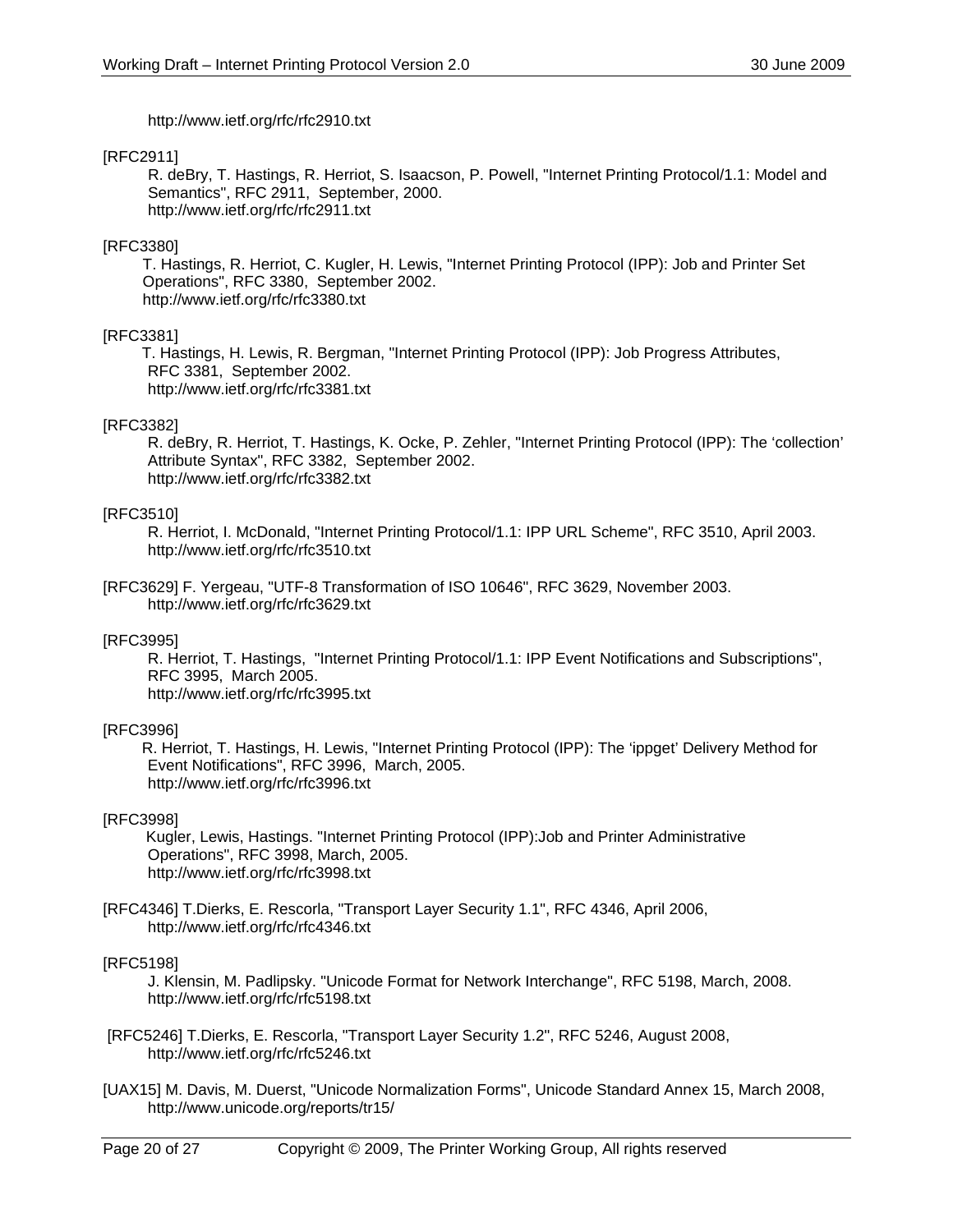[UNICODE] M. Davis, et al, "Unicode Standard v5.1.0", Unicode Standard, April 2008, http://www.unicode.org/versions/Unicode5.1.0/

#### **11.2 Informative References**

#### [RFC2565]

R. Herriot, S. Butler, P. Moore, R. Turner, "Internet Printing Protocol/1.0: Encoding and Transport", RFC 2565, April, 1999. http://www.ietf.org/rfc/rfc2565.txt

#### [RFC2566]

R. deBry, T. Hastings, R. Herriot, S. Isaacson, P. Powell, "Internet Printing Protocol/1.0: Model and Semantics", RFC 2566, April, 1999. http://www.ietf.org/rfc/rfc2566.txt

#### [RFC2567]

D. Wright, IETF IPP Design Goals, RFC 2567, April 1999. http://www.ietf.org/rfc/rfc2567.txt

#### [RFC3196]

T. Hastings, C. Manros, K. Kugler, H. Holst, P. Zehler, "Internet Printing Protocol/1.1: Implementor's Guide", RFC 3196, November, 2001. http://www.ietf.org/rfc/rfc3196.txt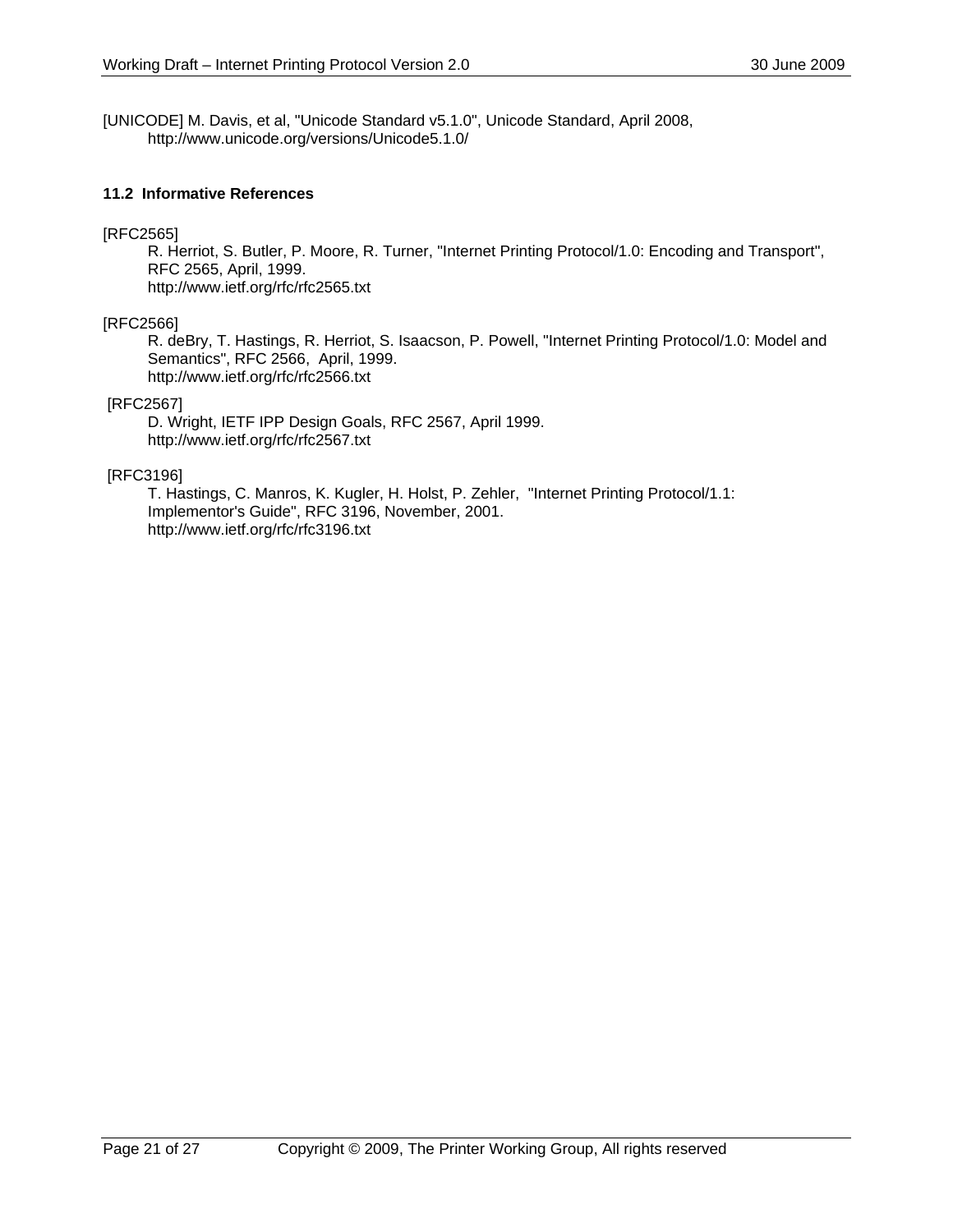## **12 Editors' Addresses (Informative)**

| <b>Ron Bergman</b>                                                                                     | Email: RGBergman@hotmail.com                            |
|--------------------------------------------------------------------------------------------------------|---------------------------------------------------------|
| <b>Harry Lewis</b><br><b>InfoPrint Solutions Company</b><br>6300 Diagonal Highway<br>Boulder, CO 80301 | Phone: 303-924-5337<br>Email: harry.lewis@infoprint.com |
| Ira McDonald<br>High North<br><b>PO Box 221</b><br>Grand Marais, MI 49839                              | Phone: 906-494-2434<br>Email: blueroofmusic@gmail.com   |
| <b>Michael R. Sweet</b><br>Apple Computer<br>1 Infinite Loop, MS 302-3PG<br>Cupertino, CA 95014        | Phone: 408-974-8798<br>Email: msweet@apple.com          |

**The editors would like to especially thank the following individuals who also contributed significantly to the development of this document:** 

| Shah Bhatti        | formerly at Samsung |
|--------------------|---------------------|
| Lee Farrell        | Canon               |
| <b>Glen Petrie</b> | Epson               |
| Jerry Thrasher     | Lexmark             |
| <b>Ted Tronson</b> | Novell              |
| Paul Tykodi        | <b>TCS</b>          |
| <b>Bill Wagner</b> | <b>TIC</b>          |
| Dave Whitehead     | Lexmark             |
| Craig Whittle      | Sharp               |
| Peter Zehler       | Xerox               |
|                    |                     |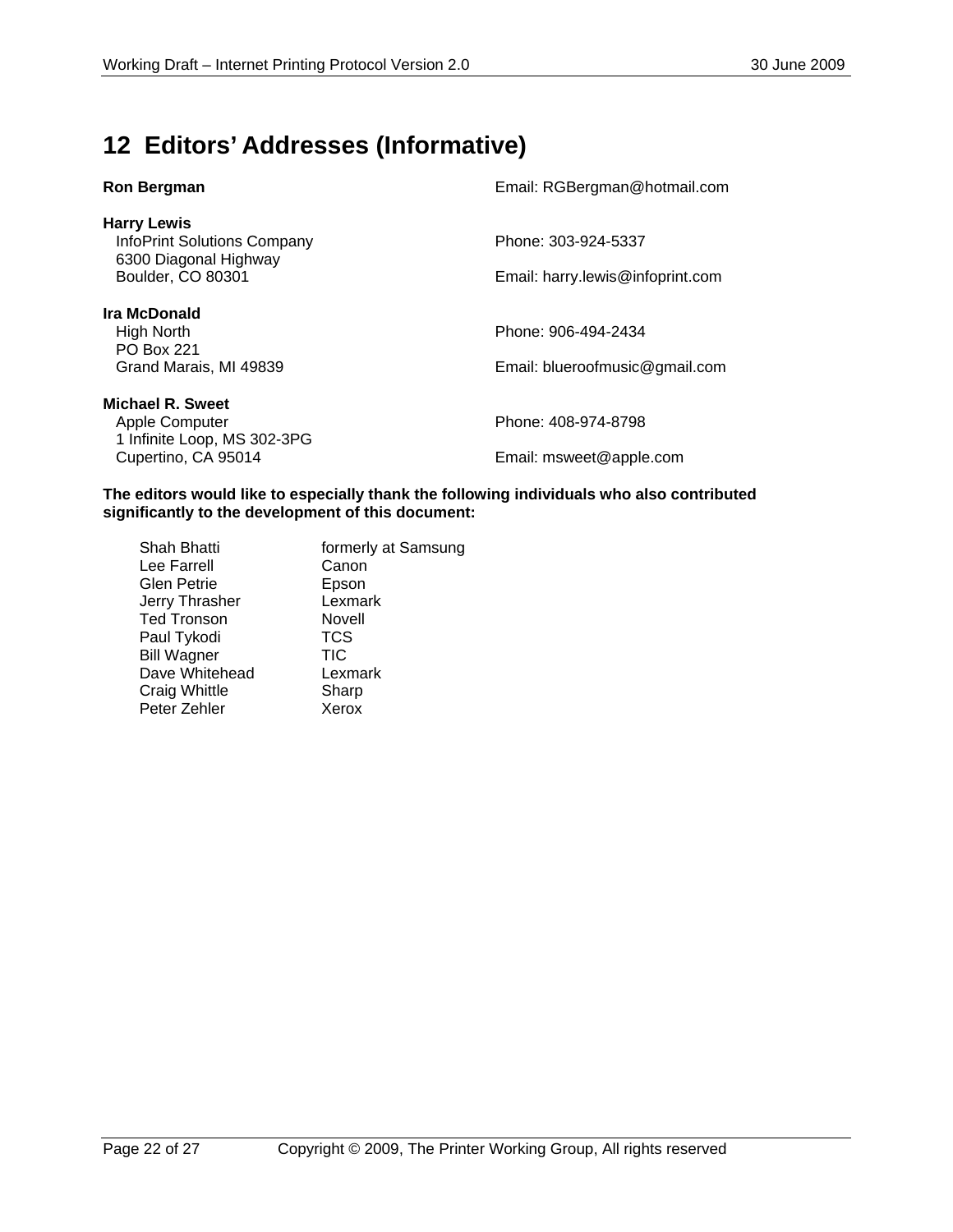## **13 Appendix X Document Revisions (Informative)**

### **[ PWG Secretary: This section must be removed when this document is approved! ]**

### **A. Changes made to create 30 June 2009 version (for PWG Formal Vote)**

Editorial – Accepted all revisions and changed cover page/header dates and cover page file URI

### **B. Changes made to create 2 June 2009 version (after PWG Last Call)**

LCRC – Replaced "IPP/2.x" with "IPP/2.0 and IPP/2.1" or "IPP/2.0 or higher" as appropriate for clarity LCRC – Added table numbers and captions and corrected formatting (double lines, etc.)

LCRC – Highlighted in yellow all notes to the PWG Secretary about things to be removed or modified before publication as a Candidate Standard (to ensure that they are not missed)

LCRC – Moved useful but non-normative information about IPP/2.0 and IPP/2.1 printing environments from Section 2 Terminology added to Section1 Introduction

LCRC – Completely rewrote Section 2 Terminology by direct cut-and-paste from IPP PSX spec

LCRC – Removed "Informative" from title of Section 3 Requirements

- LCRC Changed Section 5.2 IPP/2.0 to reduce Validate-Job to OPTIONAL added note with rationale
- LCRC Changed Section 5.3 IPP/2.1 to restore Validate-Job to REQUIRED– added note with rationale

LCRC – Restored orientation-requested and orientation-requested-default to table in Section 6.2 IPP/2.0

LCRC – Deleted blank rows in table in Section 6.2 IPP/2.0

LCRC – Added notes to Sections 6.2 and 6.3 to explain why media-ready and media-col-ready are not required (cannot be supported in remote spoolers)

LCRC – Corrected text color from grey to black in Sections 7.3 and 7.4

LCRC – Moved TLS portion of Section 7.3 to new Section 7.4 IPP over TLS

LCRC – Removed "For example…" in normative Section 7.5 and renumbered (a) to (d) requirements

LCRC – Changed email address for Harry Lewis is updated and added email address for Ron Bergman in Section 12

### **C. Changes made to create 22 March 2009 version**

- Global Deleted "(Normative)" from chapter headings (but kept the few "(Informative") suffixes) per Glen Petrie and IETF best practice (RFC 4181)
- Global Replaced the (rare) "IPP function set" with "IPP conformance level" to avoid redundant terminology

Changed Abstract and Section 1 Introduction – edits for readability per Glen Petrie

Changed Section 2 Terminology – clarified definitions of IPP/2.0 and IPP/2.1 to note typical local versus central device management per Glen Petrie

Changed Section 3 Requirements – clarified context from PWG Process and added text to Section 3.1 **Rationale** 

Changed Section 4 Required IPP Standards – minor editorial fixups

- Changed Section 5 Required IPP Operations and Section 6 Required IPP Attributes minor editorial fixups, alphabetize or downcase some attributes, and clarify text per Glen Petrie
- Changed Section 7 Conformance Requirements rewrote all requirements as numbered lists for clarity per Glen Petrie and IPP WG discussion

Changed Section 9 Internationalization Considerations – replaced ambiguous "NOTE WELL" with "WARNING" per Glen Petrie and IPP WG discussion

Changed Section 10 Security Considerations – spelled out TLS and rewrote first paragraph per Glen Petrie and IPP WG discussion

### **D. Changes made to create 24 January 2009 version**

Changed document status from Prototype to Stable per IPP WG discussion

- Moved Section 11 Required IPP Attributes to follow Section 5 Required IPP Operations per IPP WG discussion
- Added media-color, media-key, media-size, and media-type to table in section 6.3 for IPP/2.1 per IPP WG discussion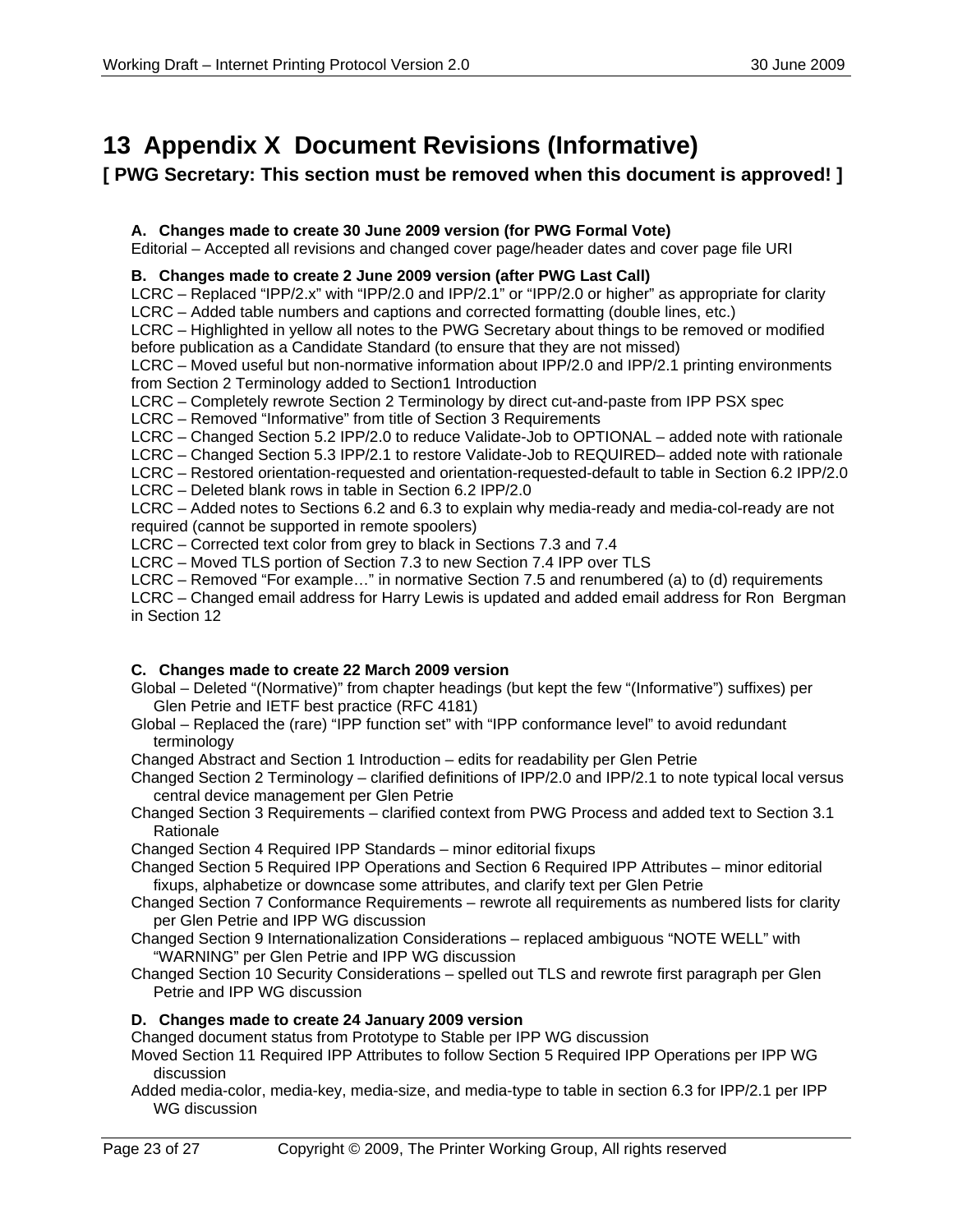Added notes about normative source of media-col [PWG5100.3] and selected REQUIRED attributes after table in Section 6.3 per IPP WG discussion

Improved all section titles (for conformance) in section 5 and section 6 for clarity Deleted all references to Document Object [PWG5100.5] per Mike Sweet Inserted page breaks at all major sections per Bill Wagner

#### **E. Changes made to create 11 January 2009 version**

- Global Corrected English usage and sentence structure throughout this specification
- Global Added "(Normative)" or "(Informative)" to each major section title for clarity
- Global Deleted all content for IPP/2.2 in all sections (to be added to a second edition of this specification) per discussion at PWG F2F in December 2008
- Global Corrected all normative keywords to uppercase (shall or must to MUST, should to SHOULD, may to MAY, required to REQUIRED, optional to OPTIONAL, etc.) per discussion at PWG F2F in December 2008

Global – Changed all "RFC 2911" to "[RFC2911]", etc., per comments from Bill Wagner

- Global Changed all "IPP printer" (lowercase) to "IPP Printer" (capitalized) per IPP standard naming conventions
- Global Changed all "current IPP specifications" to "[previous/original] IPP specifications" as appropriate (because, when approved, \*this\* document will be a current IPP spec)
- Global Deleted all references to PWG 5100.6 and PWG 5100.8 (only applicable to IPP/2.2, to be added to a second edition of this specification) per discussion at PWG F2F in December 2008
- Global Added requirements and references for [PWG5100.yy] (IPP PSX), per discussion at PWG F2F in December 2008
- Cover Page Changed document status from "Interim" to "Prototype" per PWG Process
- Abstract Clarified several sentences for accuracy
- Section 1 Clarified several sentences for accuracy
- Section 6 Added explicit normative conformance references to sections 5, 8, 9, and 11 per discussion at PWG F2F in December 2008
- Section 11.3 Added "printer-state-reasons" (new values), "printer-alert", and "printer-alert-description" to IPP/2.1 Required Attributes per discussion at PWG F2F in December 2008

#### **F. Changes made to create 18 November 2008 version**

Changed document filename per PWG naming conventions

Global - Changed "IPPv2.0" to "IPP/2.0", etc., per IPP standard naming conventions

Global - Many small editorial changes for readability and English usage

#### **G. Changes made to create October 22, 2008 version**

Section 6.1: Changed "1.2" to "2.1".

- Section 11: Added "... and also provides a reference to the currently required version 1.1 attributes." Added an "Object" column to all tables in this section.
- Section 11.2: Added "output-bin" entry.

Section 11.3: Added "output-device-assigned" and "printer-state-change-time"

Section 11.4: Added "copies-actual", "document-format-detected", "document-format-supplied", "document-message", "document-message-supplied", "document-name", "document-namesupplied", "finishings-actual", "job-hold-until-actual", "job-priority-actual", "job-sheets-actual", "mediaactual", "media-col-actual", "multiple-document-handling-actual", "number-up-actual", "output-binactual", "orientation-requested-actual", "overrides-actual", "overrides-supported", "page-rangesactual", "print-quality-actual", "printer-resolution-actual", and "sides-actual".

Section 11.4: Changed "2.1" to "2.2". Changed "document-job-url" to "document-job-uri".

#### **H. Changes made to create October 10, 2008 version**

Section 6.1: Added " Also, IPPv1.2 and IPP/2.2 must conform to the Job and Printer Administrative operations requirements, as specified in [RFC3998] section 11."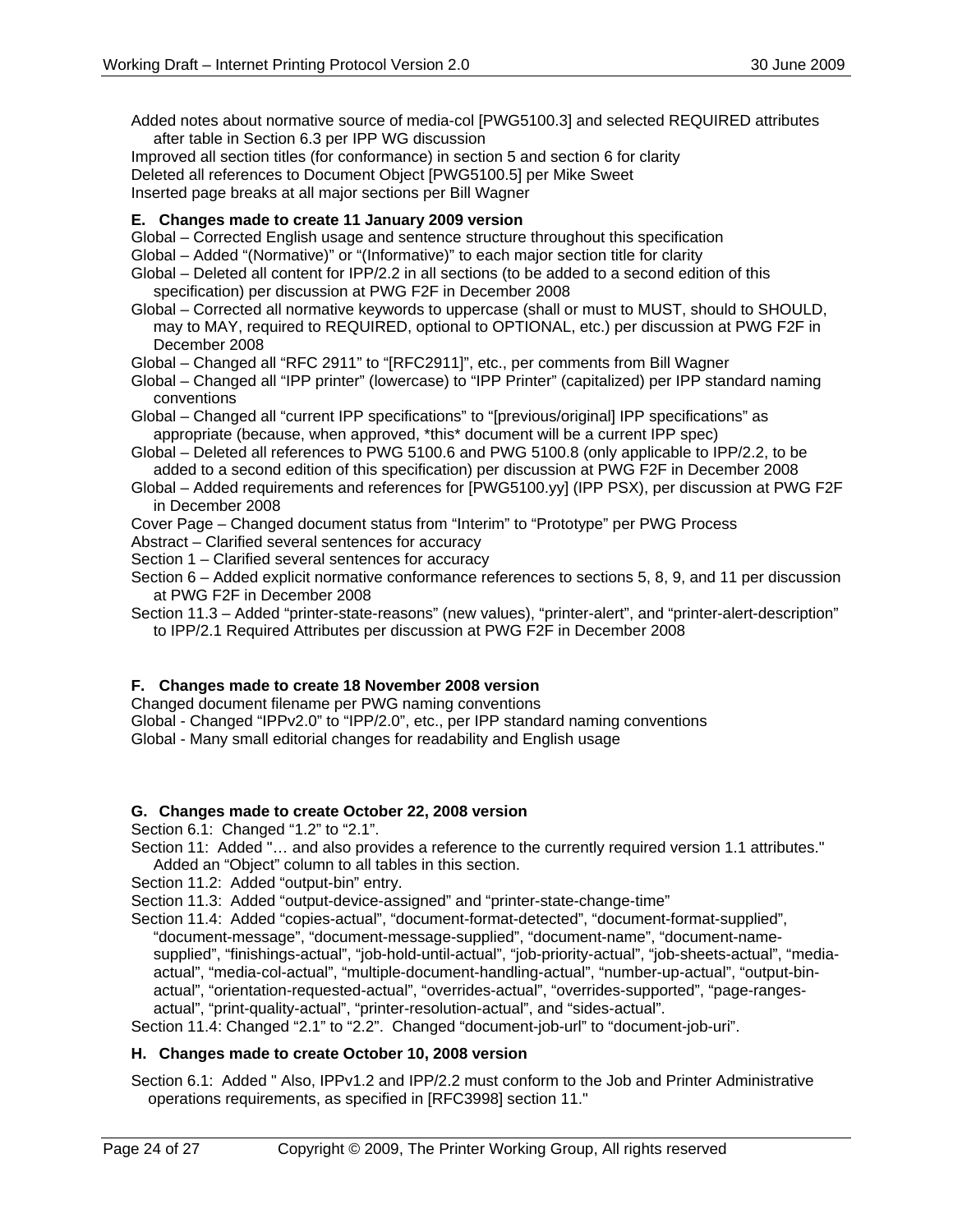Section 7: Changed " ipp\_versions\_supported" to " ipp-versions-supported" Changed "RFC EDITOR" to PWG Secretary"

- Section 9: Revised to show requirements as a table. Restored requirements for IPP/1.1 removed in last update (9/29/2008)..
- Section 11: Major changes
	- Section 11.1 changed to apply to IPP/1.1, text modified, no changes to table.
	- Section 11.2 New section for IPP/2.0.
	- Section 11.3 was 11.2, text modified and new entries added to table.

Section 11.4 was 11.3, text modified and new entries added to table.

#### **I. Changes made to create September 29, 2008 version**

Section 6: Moved 6.1 to 6.4, moved 6.2 to 6.3, added new sections 6.1 and 6.2

- In 6.3 and 6.4, changed "current IPP" to "IPP/1.1".
- Section 7: Replaced "this document" with "PWG 51XX.X" in three places. Added: " NOTE TO RFC EDITOR: When this document is published, replace 51XX.X with the PWG ISTO document number assigned to this specification."

Section 8: Replaced "For interoperability and basic support for multiple languages, IPP/1.1 conforming Printer implementations MUST support…"

With " IPP/1.1 [RFC2911] requires conforming Printer implementations to support..."

Section 9: Deleted " For interoperability and basic support for security, IPP/1.1 conforming Printer implementations SHOULD support TLS/1.0 [RFC2246] with a mandatory cipher suite of TLS\_DHE\_DSS\_WITH\_3DES\_EDE\_CBC\_SHA."

Section 10.1: Reordered entries to maintain alphabetical/numeric order.

Section 11 Required Attributes: New section. Renumbered remaining sections

#### **J. Changes made to create September 19, 2008 version**

Section 7 Added:

The following new keyword values are defined for the ipp\_versions\_supported attribute [RFC2911]:

- '2.0': Meets all the conformance requirements of IPP version 2.0, as specified in this document, in addition to the requirements for IPP/1.1 as specified in [RFC2911] [RFC2911] and RFC 2910 [RFC2910].
- '2.1': Meets all the conformance requirements of IPP version 2.1, as specified in this document, in addition to the requirements for IPP 2.0 as specified above.
- '2.2': Meets all the conformance requirements of IPP version 2.2, as specified in this document, in addition to the requirements for IPP 2.1 as specified above.

Section 8 Added:

For interoperability and basic support for multiple languages, IPP/1.1 conforming Printer implementations MUST support the UTF-8 [RFC3629] encoding of Unicode [UNICODE] [ISO10646].

For interoperability and best practice support for multiple languages, IPP/2.0 conforming Printer implementations SHOULD support Network Unicode [RFC5198] - which REQUIRES transmission of well-formed UTF-8 strings and RECOMMENDS transmission of normalized UTF-8 strings in Normalization Form C (NFC) [UAX15].

NFC is defined as the result of performing Canonical Decomposition (into base characters and combining marks) followed by Canonical Composition (into canonical composed characters wherever Unicode has assigned them).

NOTE WELL - Performing normalization on UTF-8 strings received from IPP clients and subsequently storing the results (e.g., in IPP Job objects) could cause false negatives in IPP client searches and failed access (e.g., to IPP Printers with percent-encoded UTF-8 URIs now 'hidden').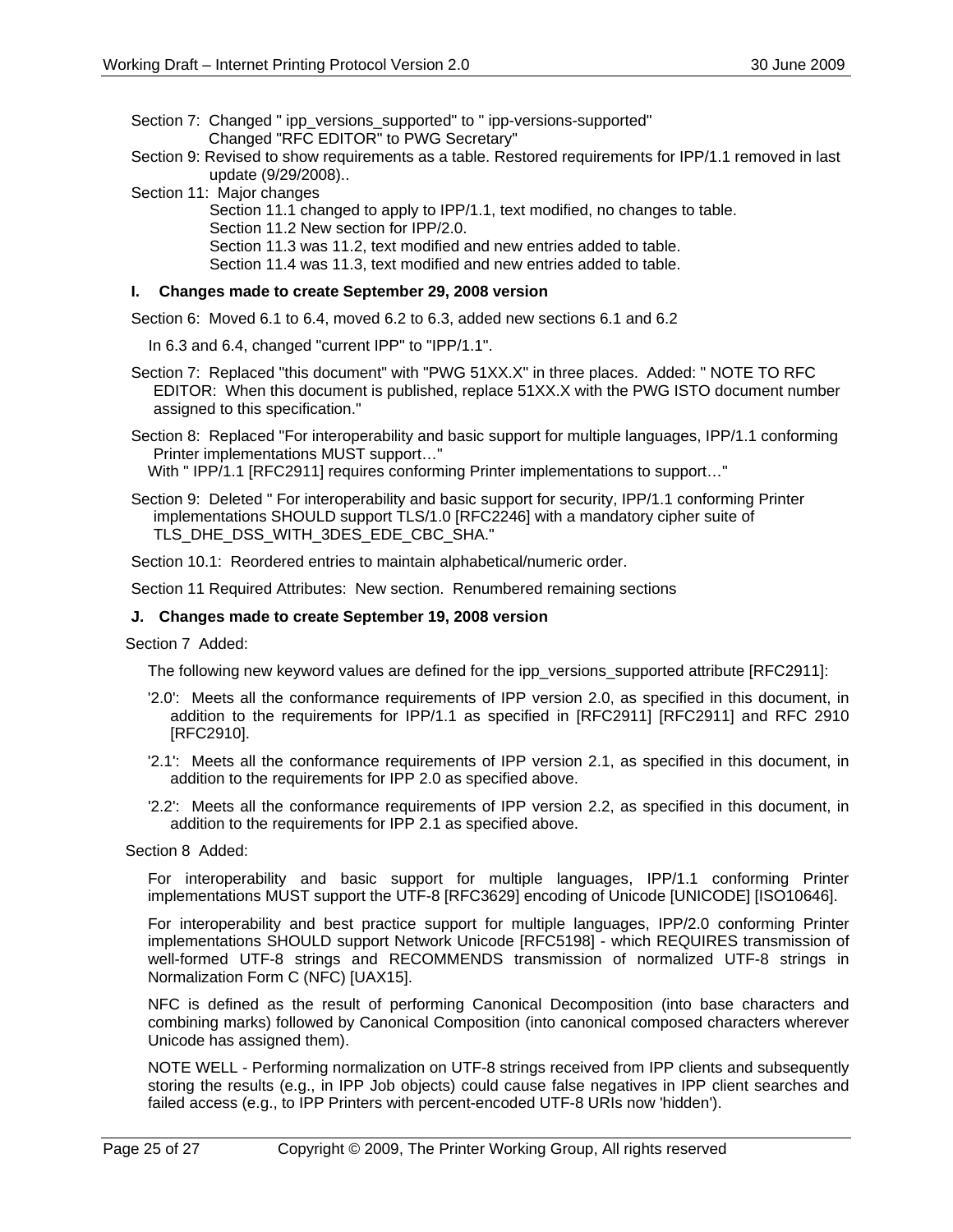Section 8 Removed:

In addition to the internationalization requirements in the referenced IPP specifications, it is strongly recommended the inclusion of Network Unicode [RFC5198] to provide support of multiple languages." Was " This document presents no internationalization considerations for IPP implementations beyond those covered in the referenced IPP Specifications."

Section 9 Added:

For interoperability and basic support for security, IPP/1.1 conforming Printer implementations SHOULD support TLS/1.0 [RFC2246] with a mandatory cipher suite of LS\_DHE\_DSS\_WITH\_3DES\_EDE\_CBC\_SHA.

For interoperability and better support for security, IPP/2.0 conforming Printer implementations SHOULD support TLS/1.1 [RFC4346] with a mandatory cipher suite of TLS\_RSA\_WITH\_3DES\_EDE\_CBC\_SHA.

For interoperability and best practice for security, IPP/2.1 conforming Printer implementations SHOULD support TLS/1.2 [RFC5246] with a mandatory cipher suite of TLS\_RSA\_WITH\_AES\_128\_CBC\_SHA.

For interoperability and best practice for security, IPP/2.2 conforming Printer implementations MUST support TLS/1.2 [RFC5246] with a mandatory cipher suite of TLS\_RSA\_WITH\_AES\_128\_CBC\_SHA.

Section 10 Added:

- [ISO10646] "Information Technology Universal Multiple-octet Coded Character Set (UCS)", ISO/IEC Standard 10646, 2006.
- [RFC2246] T.Dierks, C. Allen, "Transport Layer Security 1.0", RFC 2246, January 1999, http://www.ietf.org/rfc/rfc2246.txt
- [RFC3629] F. Yergeau, "UTF-8 Transformation of ISO 10646", RFC 3629, November 2003, http://www.ietf.org/rfc/rfc3629.txt
- [RFC4346] T.Dierks, E. Rescorla, "Transport Layer Security 1.1", RFC 4346, April 2006, http://www.ietf.org/rfc/rfc4346.txt
- [RFC5246] T.Dierks, E. Rescorla, "Transport Layer Security 1.2", RFC 5246, August 2008, http://www.ietf.org/rfc/rfc5246.txt
- [UAX15] M. Davis, M. Duerst, "Unicode Normalization Forms", Unicode Standard Annex 15, March 2008, http://www.unicode.org/reports/tr15/
- [UNICODE] M. Davis, et al, "Unicode Standard v5.1.0", Unicode Standard, April 2008, http://www.unicode.org/versions/Unicode5.1.0/

#### **K. Changes made to create August 27, 2008 version.**

Section 6.3: Removed entire section

Section 10: Removed references for [JFIF], [RFC2083], [PWG 5102.3], and [X-PRINT].

#### **L. Changes made to create August 15, 2008 version.**

Removed references to "Simple Workgroup Printer", "Enterprise Printer", and "Production Printer". Where appropriate these names were changed to "IPP/2.0", "IPP/2.1", and "IPP/2.2" respectively.

#### **M. Changes made to create August 6, 2008 version.**

Changed format of document location to conform to the PWG Process Specification.

Updated the Table Of Contents.